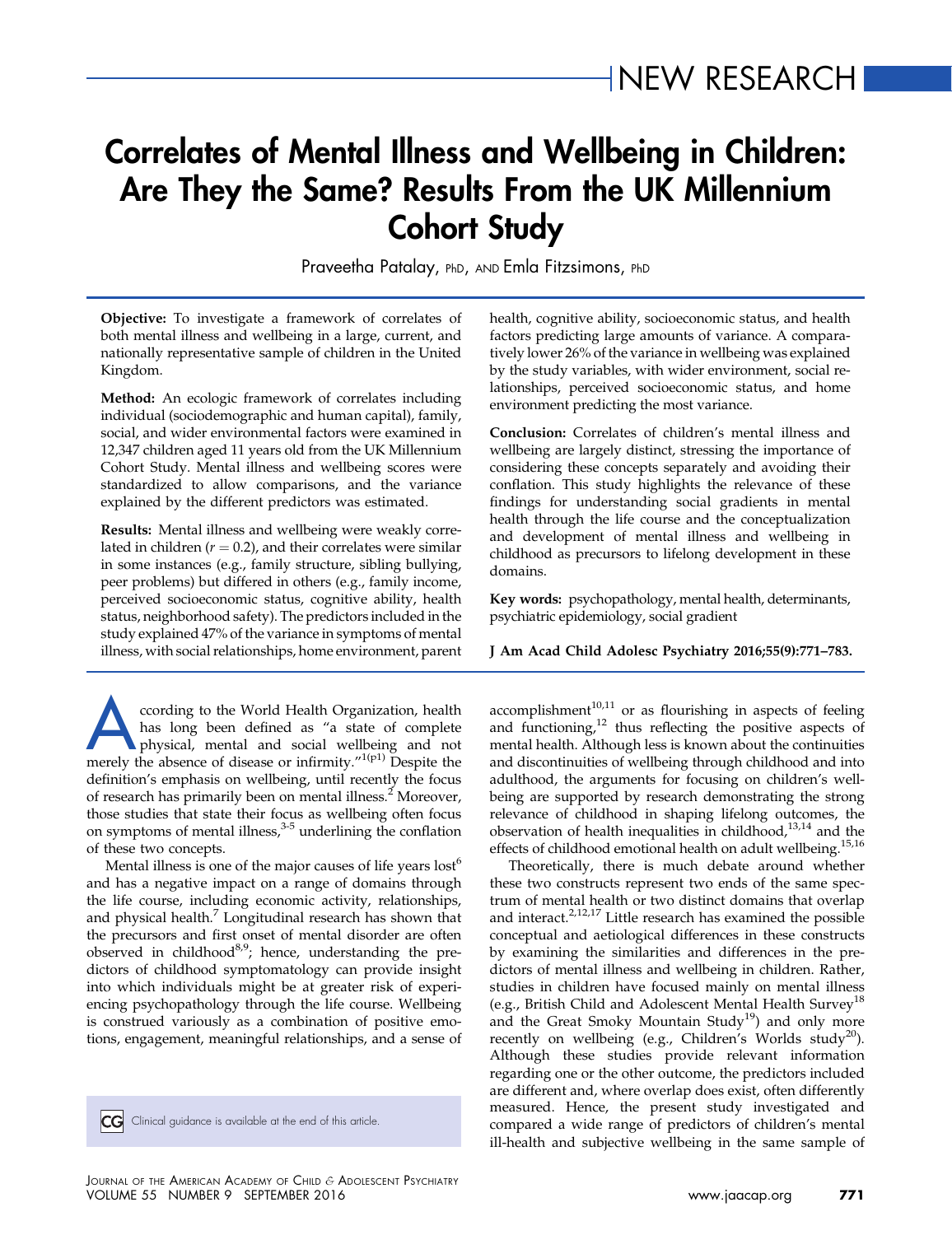children from a nationally representative birth cohort study in the United Kingdom.

Children develop as individuals in society within multiple and interacting domains and influences, including their family, peers, and wider community. Recognizing the multiple influences on children's mental health and situating the research in ecologic systems theories $21$  and the proximal aspects of the social determinants of health, $22$  a range of determinants were examined within a framework that included information about the individual, their family, and the wider environment.

## **METHOD**

#### **Participants**

Participants were from the Millennium Cohort Study (MCS), a UK birth cohort study of individuals born at the start of this millennium (September 2000 to January 2002). More details of the study design, variables, and attrition can be found at [www.cls.ioe.ac.uk.](http://www.cls.ioe.ac.uk)<sup>[23](#page-11-0)</sup> In the present study, 12,347 children who had the study outcomes of interest (mental illness and subjective wellbeing) available at age 11 years (wave 5 of the study) were included. The analyzed sample was 50.2% girls, had a mean age of 11.17 years (standard deviation 0.33), and 84.5% identified as White, 8.4% as Asian, 3% as Black, 2.9% as mixed ethnicity, and 1.2% as other ethnicities. Ethics permissions for each wave of data collection were received as described in the study documentation.<sup>23</sup>

#### Measurement: Mental Illness

Symptoms of mental illness representing the 2 broad domains of prevalent symptomatology in childhood—internalizing and externalizing problems—were measured using the Emotional Symptoms and Conduct Problems subscales of the Strengths and Difficulties Questionnaire,<sup>24</sup> a widely used questionnaire of psychopathology symptoms in the United Kingdom since the late 1990s. A parent or caregiver (95% mothers, 4% fathers, 1% other) responded by indicating how true (not true, somewhat true, certainly true) statements about the child were. Items are aggregated to create a mental illhealth score (mean 3.21, standard deviation 2.95), with higher scores indicating greater symptoms.

#### Measurement: Mental Wellbeing

Mental wellbeing was assessed using a measure developed for the youth survey of the British Household Panel Study in the 1990s.<sup>[25](#page-11-0)</sup> This questionnaire consists of indicators of 6 different aspects of wellbeing in domains that are appropriate to children, including school, family, friends, school work, appearance, and life as a whole. Children respond by indicating their level of happiness with each aspect of their lives on a 7-point scale ranging from not at all happy to extremely happy. The score is aggregated to represent overall wellbeing (mean 35.66, standard deviation 6.39), with higher scores indicating greater wellbeing.

### Measurement: Correlates

Based on an ecosystems framework and incorporating social determinants at the individual level, 10 blocks of predictors grouped into 4 key areas were investigated, which began at the individual child level and then included the family, social relationships, school, and wider environment: (1) child sociodemographic factors, including their demographic characteristics, socioeconomic status, and perceived wealth and inequality; (2) human capital factors, including cognitive abilities and health status; (3) family factors, including family structure, home environment, and parent health; and (4) social and environmental factors, including social relationships and the wider school and neighborhood environments. The variables included in each key area and how they were operationalized are detailed below. Descriptive statistics (proportions for categorical variables and means for continuous scale scores) are presented in [Table 1](#page-2-0).

## Child Sociodemographic Factors

Child Demographics. Child demographic characteristics included were sex (coded  $0 =$  male,  $1 =$  female), age (in years) at assessment (estimated from month and year of birth and month and year of the wave 5 assessment), and ethnicity grouped into 5 broad groupings (White, Asian, Black, mixed, and other ethnic groups).

Socioeconomic Factors. Household income was represented in UK equivalized quintiles (1 = lowest income quintile,  $5 =$  highest income quintile). Employment status of parents was represented as neither parent works (compared to either or both parents working). Parent education was represented by the highest National Vocational Qualifications level in the household (levels 1–5, where level 1 represents attaining General Certificate of Secondary Education grade D to G and level 5 represents having a higher degree or diploma<sup>26</sup>), with separate categories for other/overseas qualifications and no qualifications. Housing status was categorized as living in own home versus rented or other property (hence,  $1 =$  does not own home).

Child Perceptions of Socioeconomic Status. Children's satisfaction with their family's wealth was measured using an adaptation of Schor's Consumer Involvement Scale,<sup>27</sup> which assesses how satisfied children are with their family's material possessions and wealth (e.g., wishing the family could afford to buy more of what the child wants), with higher scores indicating greater dissatisfaction. Children's perception of relative wealth and inequality was assessed with their responses to the question, "Compared with your friends, is your family richer, poorer, or the same?"

#### Human Capital Factors

Cognitive Factors. Children's cognitive ability was assessed using an aggregate latent score derived from the British Ability Scales,<sup>[28](#page-11-0)</sup> using the naming vocabulary, picture similarity, pattern construction, and verbal similarities scores at 3, 5, 7, and 11 years old, respectively. Learning and communication difficulties were assessed by whether the child had a special educational needs status  $(1 - \text{child has})$ special educational needs status) and parent reports of communication difficulties  $(1 = \text{child has communication difficulties}).$ 

Health. Physical health markers included in analysis were early childhood developmental motor delay, which was estimated from parent-reported motor development at 9 months of age; indication from a parent on whether the child had any serious or chronic illness (e.g., asthma, diabetes); and a variable indicating the child's body mass index was above the overweight threshold for the child's age and sex based on the classification of the International Obesity Task Force.<sup>29</sup>

#### Family Factors

Family Structure. Family characteristics included in the analyses were whether the child was in a single-parent household, number of siblings  $(0, 1, 2, \text{ or } \geq 3)$ , and birth parity (eldest child). All these data are available from the household grid in the MCS.

Home Environment. Three aspects of the home environment were included in the analysis. Safety of the home environment as represented by whether any parent or caregiver currently smoked in the home and the home environment as rated by an interviewer during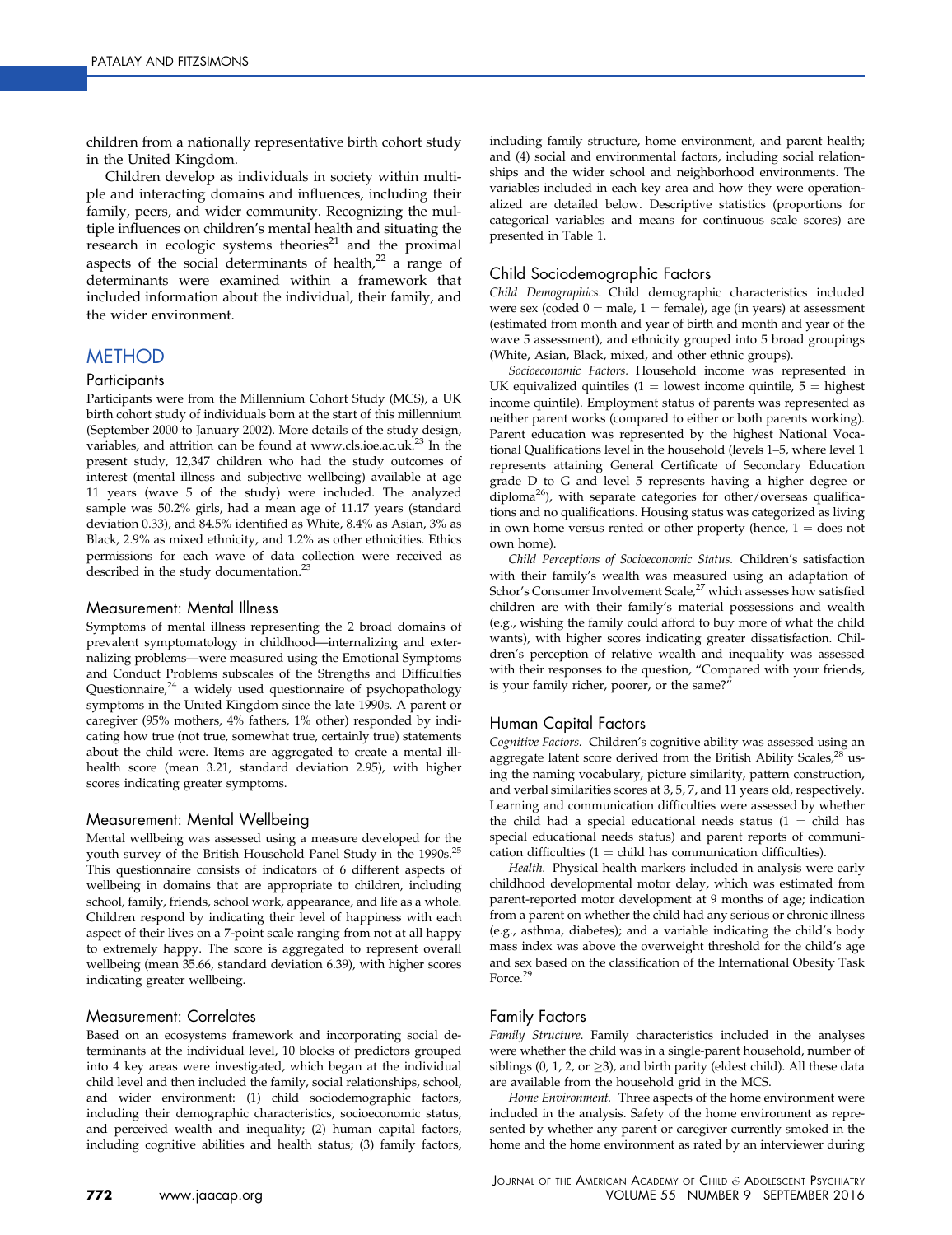| <b>Block</b>                     | Predictor                                                 | <b>Descriptives</b><br>% or Mean (95% CI) | <b>Mental Illness</b><br>Coefficient (95% CI)      | Wellbeing<br>Coefficient (95% CI)                 |
|----------------------------------|-----------------------------------------------------------|-------------------------------------------|----------------------------------------------------|---------------------------------------------------|
| Sociodemographic<br>factors      |                                                           |                                           |                                                    |                                                   |
| Child demographics               | sex (female)<br>ethnicity (White) <sup>c</sup>            | 49.1 (48.0, 50.2)<br>85.9 (83.5, 88.4)    | 0.05(0.01, 0.08)                                   | $-0.15(-0.19, -0.11)$                             |
|                                  | ethnicity (Asian)                                         | $6.1$ (4.4, 7.9)                          | $-0.12$ ( $-0.20, -0.04$ )                         | $0.08$ $(-0.01, 0.17)$                            |
|                                  | ethnicity (Black)                                         | $3.3$ $(2.1, 4.4)$                        | $-0.18(-0.29, -0.08)$                              | $0.05$ (-0.12, 0.22)                              |
|                                  | ethnicity (mixed)                                         | $3.5$ (2.9, 4.0)                          | $0.00$ $(-0.12, 0.11)$                             | $0.09$ (-0.01, 0.20)                              |
|                                  | ethnicity (other)                                         | $1.2$ (0.8, 1.6)                          | $-0.21$ ( $-0.36$ , $-0.06$ )                      | $0.10$ (-0.12, 0.32)                              |
|                                  | age <sup>a</sup>                                          | 11.2 (11.2, 11.2)                         | $-0.06$ ( $-0.11, -0.01$ )                         | 0.06 (0.00, 0.12)                                 |
| Socioeconomic<br>characteristics | parent employment status<br>(unemployed)                  | 17.3 (16.0, 18.6)                         | $-0.03$ $(-0.09, 0.03)$                            | $0.06$ (-0.02, 0.13)                              |
|                                  | income (lowest quintile) <sup>c</sup>                     | 20.5 (18.5, 22.5)                         |                                                    |                                                   |
|                                  | income (second quintile)                                  | 21.8 (20.7, 22.9)                         | $-0.05$ ( $-0.13$ , 0.02)                          | $-0.03$ ( $-0.1$ , 0.05)                          |
|                                  | income (third quintile)                                   | 19.8 (18.7, 21.0)                         | $-0.12$ (-0.19, -0.04)                             | $-0.10(-0.18, -0.02)$                             |
|                                  | income (fourth quintile)                                  | 19.0 (17.8, 20.2)                         | $-0.15(-0.24, -0.07)$                              | $-0.09$ ( $-0.18$ , 0.00)                         |
|                                  | income (highest quintile)                                 | 18.8 (17.0, 20.7)                         | $-0.19(-0.28, -0.09)$                              | $-0.14(-0.24, -0.05)$                             |
|                                  | parent education (NVQ 1) <sup>c</sup>                     | $8.1$ (7.4, 8.9)                          |                                                    |                                                   |
|                                  | parent education (NVQ 2)                                  | 30.4 (28.9, 31.9)                         | $-0.02$ ( $-0.09$ , 0.04)                          | $0.05$ $(-0.04, 0.14)$                            |
|                                  | parent education (NVQ 3)                                  | $8.0$ (7.4, 8.6)<br>29.2 (27.7, 30.7)     | $-0.05$ $(-0.13, 0.03)$<br>$-0.06$ $(-0.13, 0.02)$ | $0.04$ $(-0.07, 0.15)$<br>$0.04$ (-0.05, 0.14)    |
|                                  | parent education (NVQ 4)<br>parent education (NVQ 5)      | 11.4 (10.4, 12.4)                         | $-0.06$ $(-0.14, 0.02)$                            | $0.05$ (-0.06, 0.15)                              |
|                                  | parent education (overseas/                               | $2.5$ (2.0, 2.9)                          | $0.00$ $(-0.12, 0.11)$                             | $0.12$ (-0.04, 0.28)                              |
|                                  | other)                                                    |                                           |                                                    |                                                   |
|                                  | parent education (none)                                   | $10.4$ (9.4, 11.4)                        | $0.01$ $(-0.10, 0.11)$                             | $0.06$ (-0.06, 0.17)                              |
|                                  | home ownership (not owned)                                | 41.1 (39.1, 43.1)                         | $-0.04$ $(-0.09, 0.02)$                            | $-0.05$ ( $-0.11$ , 0.00)                         |
| Perceived SES                    | material position of family <sup>b</sup>                  | $6.7$ (6.6, 6.7)                          | $0.02$ (0.00, 0.03)                                | $-0.03$ ( $-0.05$ , $-0.01$ )                     |
|                                  | relative wealth (same) <sup>c</sup>                       | 85.0 (84.2, 85.9)                         |                                                    |                                                   |
|                                  | relative wealth (poorer)                                  | 9.5(8.8, 10.2)                            | $0.01$ (-0.05, 0.07)                               | $-0.05$ ( $-0.12$ , 0.03)                         |
|                                  | relative wealth (richer)                                  | $5.5$ $(5.0, 6.1)$                        | $-0.05$ $(-0.14, 0.03)$                            | $-0.22$ (-0.31, -0.13)                            |
| Human capital factors            |                                                           |                                           |                                                    |                                                   |
| Cognitive factors                | cognitive ability <sup>b</sup>                            | $0.5$ (0.4, 0.7)                          | $-0.07$ ( $-0.09$ , $-0.05$ )                      | $0.02$ (0.00, 0.04)                               |
|                                  | special educational needs (yes)                           | $4.7$ (4.2, 5.2)                          | 0.13(0.02, 0.24)<br>0.19(0.10, 0.27)               | $0.07$ $(-0.04, 0.17)$<br>$-0.02$ $(-0.11, 0.07)$ |
| Health factors                   | communication difficulties (yes)<br>chronic illness (yes) | $7.2$ (6.5, $7.9$ )<br>14.1 (13.2, 15.0)  | 0.25(0.19, 0.30)                                   | $0.00$ (-0.06, 0.06)                              |
|                                  | motor delay (yes)                                         | 10.8 (10.1, 11.6)                         | $-0.04$ ( $-0.09$ , 0.02)                          | $0.03$ $(-0.03, 0.10)$                            |
|                                  | overweight (yes)                                          | 27.6 (26.6, 28.6)                         | $-0.03$ $(-0.07, 0.01)$                            | $-0.07(-0.12, -0.03)$                             |
| Family factors                   |                                                           |                                           |                                                    |                                                   |
| Family structure                 | single-parent family (yes)                                | 26.3 (25.0, 27.6)                         | 0.10(0.05, 0.15)                                   | $-0.08$ ( $-0.14$ , $-0.03$ )                     |
|                                  | number of siblings (0) <sup>c</sup>                       | 12.8 (12.0, 13.6)                         |                                                    |                                                   |
|                                  | number of siblings (1)                                    | 43.2 (41.7, 44.6)                         | 0.12(0.07, 0.17)                                   | $-0.02$ ( $-0.08$ , 0.04)                         |
|                                  | number of siblings (2)                                    | 27.4 (26.3, 28.4)                         | 0.15(0.09, 0.22)                                   | $-0.03$ ( $-0.1$ , 0.05)                          |
|                                  | number of siblings $(≥3)$                                 | 16.6 (15.4, 17.9)                         | 0.12(0.04, 0.19)                                   | $-0.04$ $(-0.13, 0.04)$                           |
|                                  | eldest sibling (yes)                                      | 42.5 (41.2, 43.7)                         | $0.01$ (-0.03, 0.04)                               | $0.01$ $(-0.04, 0.05)$                            |
| Home environment                 | argue with parent (yes)<br>talk with parent (yes)         | 37.7 (36.5, 38.8)<br>91.4 (90.6, 92.1)    | 0.56(0.52, 0.60)<br>$-0.05$ ( $-0.11$ , 0.01)      | $-0.05$ ( $-0.10$ , 0.00)<br>$0.06$ (-0.02, 0.14) |
|                                  | bullied by siblings (yes)                                 | 40.0 (38.9, 41.1)                         | 0.06(0.03, 0.10)                                   | $-0.06$ ( $-0.11$ , $-0.02$ )                     |
|                                  | smoker in household (yes)                                 | 34.6 (33.1, 36.1)                         | $0.04$ (0.00, 0.08)                                | $0.00$ (-0.05, 0.05)                              |
|                                  | safe home environment <sup>b</sup>                        | 5.53 (5.5, 5.56)                          | $0.00$ $(-0.02, 0.03)$                             | $0.00$ (-0.02, 0.02)                              |
| Parent health                    | parent mental health <sup>b</sup>                         | 4.39 (4.25, 4.52)                         | 0.16(0.14, 0.19)                                   | $0.00$ (-0.02, 0.03)                              |
|                                  | parent general health <sup>b</sup>                        | 2.34 (2.31, 2.37)                         | 0.03(0.01, 0.05)                                   | $-0.01$ $(-0.03, 0.01)$                           |
|                                  | parent longstanding illness                               | 33.9 (32.6, 35.3)                         | $0.01$ $(-0.03, 0.05)$                             | $-0.01$ $(-0.05, 0.04)$                           |
|                                  | parent life satisfaction <sup>b</sup>                     | $7.1$ $(7.0, 7.1)$                        | $-0.01$ $(-0.03, 0.01)$                            | 0.03(0.00, 0.05)                                  |
|                                  |                                                           |                                           |                                                    |                                                   |

## <span id="page-2-0"></span>TABLE 1 Descriptives of Predictors and Results From the Final Regression Models Predicting Mental Illness and Wellbeing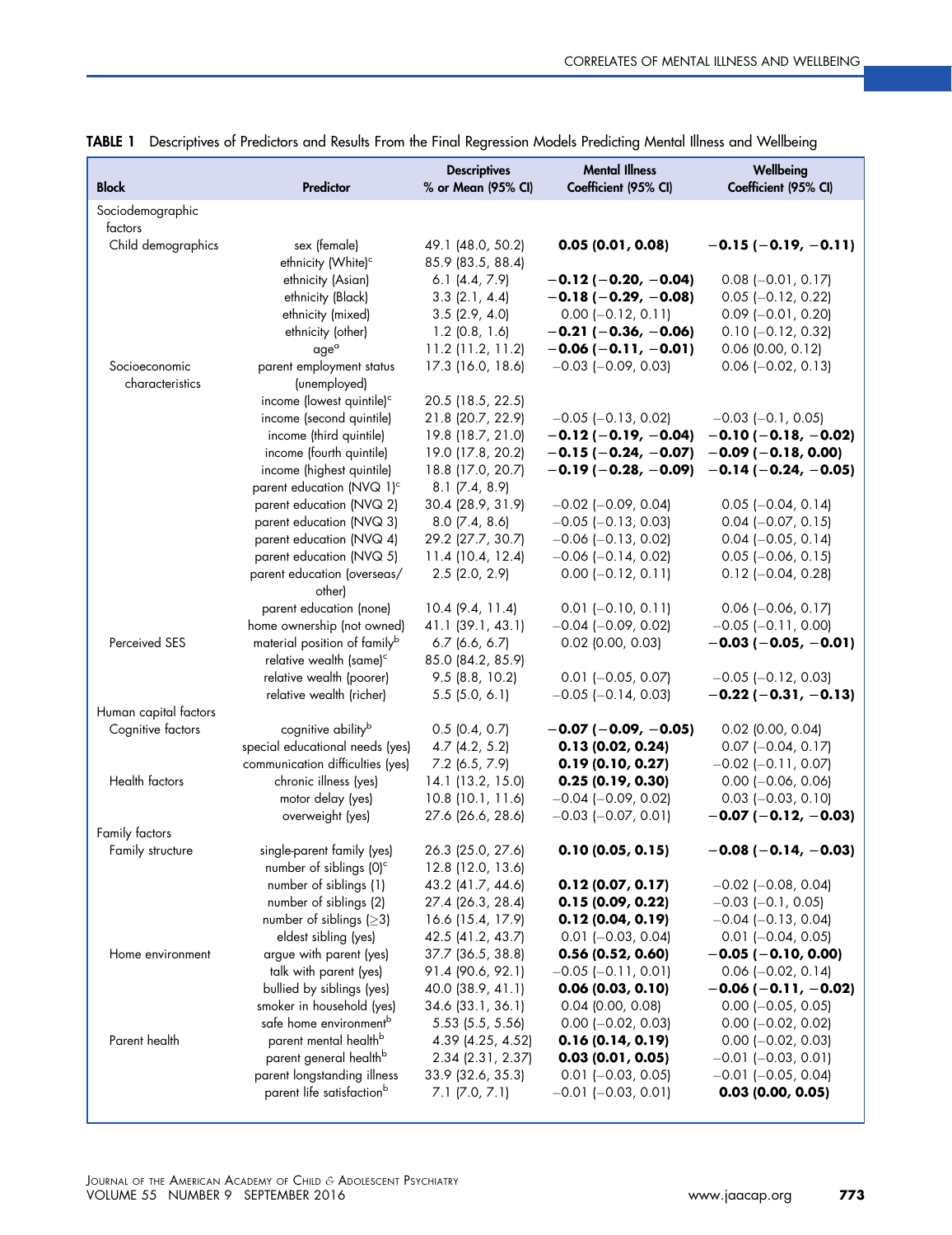#### TABLE 1 Continued

| <b>Block</b>                                  | Predictor                                                                                                                                               | <b>Descriptives</b><br>% or Mean (95% CI) | <b>Mental Illness</b><br>Coefficient (95% CI) | Wellbeing<br>Coefficient (95% CI) |
|-----------------------------------------------|---------------------------------------------------------------------------------------------------------------------------------------------------------|-------------------------------------------|-----------------------------------------------|-----------------------------------|
| Social and<br>environmental factors           |                                                                                                                                                         |                                           |                                               |                                   |
| Social relationships                          | peer problems <sup>b</sup>                                                                                                                              | 1.4(1.4, 1.5)                             | 0.36(0.34, 0.39)                              | $-0.08$ ( $-0.1$ , $-0.06$ )      |
|                                               | argue with friends (yes)                                                                                                                                | 15.6 (14.7, 16.5)                         | $0.01$ (-0.04, 0.07)                          | $-0.11(-0.17, -0.05)$             |
|                                               | bullied by peers (yes)                                                                                                                                  | $16.5$ (15.6, 17.4)                       | $0.02$ (-0.03, 0.08)                          | $-0.25$ ( $-0.3$ , $-0.19$ )      |
|                                               | spends time with friends (yes)                                                                                                                          | 72.7 (71.5, 73.9)                         | $0.02$ (-0.02, 0.07)                          | 0.10(0.06, 0.15)                  |
| Wider environment                             | school connectedness <sup>b</sup>                                                                                                                       | $3.2$ $(3.2, 3.2)$                        | $-0.07$ ( $-0.09$ , $-0.04$ )                 | 0.29(0.26, 0.32)                  |
|                                               | like school (yes)                                                                                                                                       | 46.1 (44.7, 47.4)                         | $-0.03$ $(-0.07, 0.01)$                       | 0.28(0.23, 0.32)                  |
|                                               | safe neighborhood (no)                                                                                                                                  | 10.9 (10.0, 11.8)                         | $0.04$ (-0.02, 0.1)                           | $-0.15(-0.23, -0.08)$             |
|                                               | urban-rural (rural)                                                                                                                                     | 19.7 (17.1, 22.4)                         | $0.01$ (-0.04, 0.06)                          | $0.03$ (-0.03, 0.09)              |
|                                               | country (England) <sup>c</sup>                                                                                                                          | 82.0 (80.4, 83.6)                         |                                               |                                   |
|                                               | country (Scotland)                                                                                                                                      | $5.0$ (4.2, 5.9)                          | $0.01$ (-0.04, 0.06)                          | $0.03$ (-0.02, 0.08)              |
|                                               | country (Wales)                                                                                                                                         | $8.9$ (7.8, 9.9)                          | $-0.02$ ( $-0.07$ , 0.03)                     | $0.03$ (-0.05, 0.10)              |
|                                               | country (Northern Ireland)                                                                                                                              | $4.1$ (3.6, 4.6)                          | $0.03$ (-0.03, 0.09)                          | 0.10(0.04, 0.15)                  |
| <sup>"</sup> Age is centered in the analysis. | Note: Coefficients in boldface are significant at (at least) the $p < .05$ level. NVQ = National Vocational Qualifications; SES = socioeconomic status. |                                           |                                               |                                   |

<sup>b</sup>Descriptive statistic is the mean and standardized scores are used in the analysis.

<sup>c</sup>Reference group in the analysis.

a wave 3 assessment visit.[30](#page-11-0) Parent–child relationships were indicated by parent reports using the Pianta Child–Parent Relationships Scale at age 3 years (wave  $2$ ),<sup>[31](#page-11-0)</sup> in which a higher score indicates more positive relationships; parent report of whether the parent and child have frequent battles at 11 years ( $1 =$  at least once a week), and whether and how often they talk with their child about important matters  $(1 = few times a week)$ . Sibling relationships were represented by child reports of whether the children were frequently bullied by their siblings  $(1 -$  bullied by siblings at least once a week).

Parent Health. Parental health and wellbeing variables were aggregated to the household level. Parent general health was measured using the General Health item from the SF-8 ("How would you describe your health generally?") and whether a parent had a longstanding chronic illness  $(1 =$  either parent or both parents with longstanding illness). Parent mental health was assessed using the Kessler K6 scale,<sup>[32](#page-11-0)</sup> and parents' life satisfaction was measured using a single-item measurement of life satisfaction ("On a scale from 0 to 10, how satisfied are you about the way your life has turned out so far?"), where higher scores indicate greater life satisfaction.

#### Social and Environmental Factors

Social Relationships. Child and parent perspectives of the child's social relationships were included. Parents reported on problems in the child's relationship with peers with the Peer Problems subscale of the Strengths and Difficulties Questionnaire.<sup>[24](#page-11-0)</sup> Children's reports on their relationships with friends were assessed by asking them how often they argued or fell out with their friends  $(1 = at least once$ a week/no friends). Children also reported on if and how often they were bullied by their peers  $(1 - \text{bullied at least once a week}).$ 

Wider Environment. Children's perspectives on their feelings of connectedness with and interest in their school and whether they liked school were included to capture their assessment of their school environment. Perceived neighborhood safety was assessed in response to the question, "How safe is it to walk, play or hang out in this area during the day?" (very safe to not at all safe;  $1 = not$  very safe/not at all safe). The Office of National Statistics Rural Urban classification (England and Wales), Scottish Executive Urban Rural classification (Scotland), and Urban Rural status (Northern Ireland) were used to classify whether the child lived in an urban or rural area. Country of domicile within the United Kingdom (England, Scotland, Wales, or Northern Ireland) was included in the analysis.

#### Analysis

In the selected analysis sample of 12,347, no values were missing for the outcome variables and demographic characteristics (sex, ethnicity, and age). Multiple imputations were carried out to impute values on missing predictors. Overall, missing cells were at 3.66% of the total, with missing-ness varying from 0.02% for parent employment to 23.55% for parent–child relationships. Given the stratified clustered sample design of the MCS and to account for subgroup oversampling and attrition over waves, all analyses were conducted by accounting for the survey design and applying weights $33$  (using svy commands in STATA $34$ ).

Descriptive analyses were conducted by examining the variance of and correlation between the predictors. Then, regression analyses were conducted predicting standardized scores (z-scores) for the study outcomes (mental illness and wellbeing), thus permitting the comparison of coefficient sizes across the 2 models. Linear regression analyses were conducted stepwise by introducing different predictors in blocks (Models A–J) as outlined in the Measurements section, allowing for an estimation of amount of additional variance in the outcomes explained by each block ([Tables 2](#page-4-0) and [3](#page-6-0)). In addition, [Figure 1](#page-8-0) displays the unadjusted variance explained by each block of predictors ( $R^2$  for a model including just that block) and the adjusted variance explained ( $R^2$  of the block controlling for all other blocks of variables in the study).

## **RESULTS**

[Table 1](#page-2-0) presents descriptive statistics for all study variables and the regression coefficients from the final models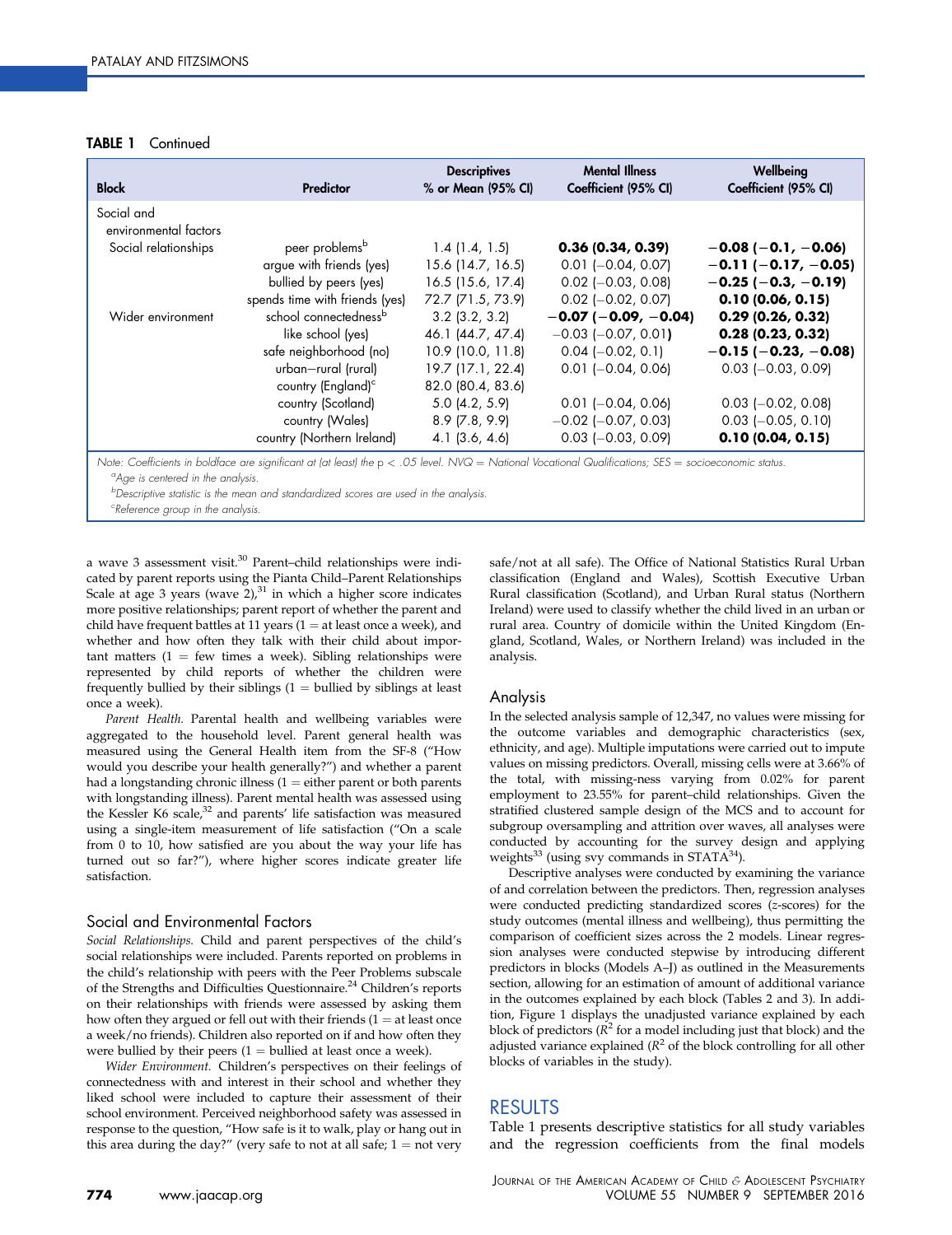| <b>Block</b>       | Predictor                                      | Model A   | Model B   | Model C   | Model D   | Model E   | Model F   | Model G   | Model H   | Model I   | Model J   |
|--------------------|------------------------------------------------|-----------|-----------|-----------|-----------|-----------|-----------|-----------|-----------|-----------|-----------|
| Child demographics | sex (female)                                   | $-0.08**$ | $-0.08**$ | $-0.06**$ | $-0.00$   | 0.00      | 0.00      | 0.01      | $-0.00$   | 0.02      | $0.05**$  |
|                    | ethnicity (Asian) <sup>a</sup>                 | $-0.01$   | $-0.18**$ | $-0.18**$ | $-0.20**$ | $-0.18**$ | $-0.18**$ | $-0.03$   | $-0.11**$ | $-0.15**$ | $-0.12**$ |
|                    | ethnicity (Black) <sup>a</sup>                 | $-0.17*$  | $-0.35**$ | $-0.37**$ | $-0.35**$ | $-0.33**$ | $-0.34**$ | $-0.18**$ | $-0.19**$ | $-0.20**$ | $-0.18**$ |
|                    | ethnicity (mixed) <sup>a</sup>                 | 0.10      | 0.00      | $-0.01$   | $-0.02$   | $-0.03$   | $-0.03$   | 0.01      | $-0.01$   | $-0.00$   | $-0.00$   |
|                    | ethnicity (other) <sup>a</sup>                 | $-0.14$   | $-0.22**$ | $-0.23**$ | $-0.21**$ | $-0.17*$  | $-0.17*$  | $-0.08$   | $-0.16*$  | $-0.23**$ | $-0.21**$ |
|                    | age (y)                                        | $-0.11**$ | $-0.12**$ | $-0.13**$ | $-0.08*$  | $-0.08*$  | $-0.08*$  | $-0.06*$  | $-0.07*$  | $-0.07*$  | $-0.06*$  |
| SES                | parent employment status (unemployed)          |           | $0.26**$  | $0.25**$  | $0.21**$  | $0.19**$  | $0.18**$  | $0.14**$  | 0.00      | $-0.03$   | $-0.03$   |
|                    | income (second quintile) <sup>b</sup>          |           | $-0.06$   | $-0.06$   | $-0.04$   | $-0.05$   | $-0.05$   | $-0.05$   | $-0.04$   | $-0.05$   | $-0.05$   |
|                    | income (third quintile) <sup>b</sup>           |           | $-0.22**$ | $-0.22**$ | $-0.17**$ | $-0.19**$ | $-0.19**$ | $-0.16**$ | $-0.15**$ | $-0.12**$ | $-0.12**$ |
|                    | income (fourth quintile) <sup>b</sup>          |           | $-0.34**$ | $-0.34**$ | $-0.27**$ | $-0.27**$ | $-0.27**$ | $-0.22**$ | $-0.17**$ | $-0.15**$ | $-0.15**$ |
|                    | income (highest quintile) <sup>b</sup>         |           | $-0.40**$ | $-0.39**$ | $-0.30**$ | $-0.32**$ | $-0.32**$ | $-0.27**$ | $-0.22**$ | $-0.18**$ | $-0.19**$ |
|                    | parent education (NVQ 2) <sup>c</sup>          |           | $-0.07$   | $-0.05$   | $-0.03$   | $-0.03$   | $-0.03$   | $-0.05$   | $-0.05$   | $-0.03$   | $-0.02$   |
|                    | parent education (NVQ 3) <sup>c</sup>          |           | $-0.10$   | $-0.08$   | $-0.03$   | $-0.03$   | $-0.03$   | $-0.07$   | $-0.08$   | $-0.05$   | $-0.05$   |
|                    | parent education (NVQ 4) <sup>c</sup>          |           | $-0.14*$  | $-0.11*$  | $-0.05$   | $-0.06$   | $-0.05$   | $-0.08*$  | $-0.08$   | $-0.06$   | $-0.06$   |
|                    | parent education (NVQ 5) <sup>c</sup>          |           | $-0.17**$ | $-0.14*$  | $-0.06$   | $-0.06$   | $-0.06$   | $-0.08$   | $-0.08$   | $-0.07$   | $-0.06$   |
|                    | parent education (overseas/other) <sup>c</sup> |           | $-0.00$   | 0.01      | 0.02      | 0.04      | 0.05      | 0.06      | 0.03      | 0.00      | $-0.00$   |
|                    | parent education (none) <sup>c</sup>           |           | 0.10      | 0.11      | 0.09      | 0.09      | 0.10      | 0.09      | 0.02      | 0.00      | 0.01      |
|                    | home ownership status (not owned)              |           | $0.09*$   | $0.08*$   | 0.06      | 0.04      | 0.03      | 0.01      | 0.00      | $-0.03$   | $-0.04$   |
| Perceived SES      | material position of family                    |           |           | $0.10**$  | $0.08**$  | $0.08**$  | $0.08**$  | $0.03*$   | $0.02*$   | $0.03**$  | 0.02      |
|                    | relative wealth (poorer) <sup>d</sup>          |           |           | $0.08*$   | 0.03      | 0.02      | 0.02      | 0.01      | 0.04      | 0.02      | 0.01      |
|                    | relative wealth (richer) <sup>d</sup>          |           |           | $0.17**$  | $0.18**$  | $0.16**$  | $0.17**$  | 0.09      | 0.01      | $-0.04$   | $-0.05$   |
| Cognitive factors  | cognitive ability                              |           |           |           | $-0.13**$ | $-0.12**$ | $-0.12**$ | $-0.10**$ | $-0.10**$ | $-0.08**$ | $-0.07**$ |
|                    | special educational needs (yes)                |           |           |           | $0.54**$  | $0.41**$  | $0.41**$  | $0.34**$  | $0.37**$  | $0.14*$   | $0.13*$   |
|                    | communication difficulties (yes)               |           |           |           | $0.61**$  | $0.53**$  | $0.53**$  | $0.46**$  | $0.39**$  | $0.18**$  | $0.19**$  |
| Health             | chronic illness (yes)                          |           |           |           |           | $0.45**$  | $0.45**$  | $0.40**$  | $0.36**$  | $0.25**$  | $0.25**$  |
|                    | motor delay (yes)                              |           |           |           |           | $-0.04$   | $-0.04$   | $-0.04$   | $-0.04$   | $-0.04$   | $-0.04$   |
|                    | overweight (yes)                               |           |           |           |           | $0.08**$  | $0.09**$  | 0.04      | 0.02      | $-0.03$   | $-0.03$   |
| Family structure   | single-parent family (yes)                     |           |           |           |           |           | 0.05      | $0.12**$  | $0.08**$  | $0.10**$  | $0.10**$  |
|                    | number of siblings (1) <sup>e</sup>            |           |           |           |           |           | 0.04      | 0.00      | 0.03      | $0.11**$  | $0.12**$  |
|                    | number of siblings (2) <sup>e</sup>            |           |           |           |           |           | 0.07      | 0.02      | 0.07      | $0.15**$  | $0.15**$  |
|                    | number of siblings $( \geq 3)$ <sup>e</sup>    |           |           |           |           |           | 0.04      | $-0.02$   | 0.03      | $0.11**$  | $0.12**$  |
|                    | eldest sibling (yes)                           |           |           |           |           |           | $0.08**$  | 0.01      | 0.03      | 0.00      | 0.01      |
| Home environment   | argue with parent (yes)                        |           |           |           |           |           |           | $0.74**$  | $0.66**$  | $0.57**$  | $0.56**$  |
|                    | talk with parent (yes)                         |           |           |           |           |           |           | $-0.07$   | $-0.06$   | $-0.06$   | $-0.05$   |
|                    | bullied by siblings (yes)                      |           |           |           |           |           |           | $0.14**$  | $0.13**$  | $0.08**$  | $0.06**$  |
|                    | smoker in household (yes)                      |           |           |           |           |           |           | $0.09**$  | $0.05*$   | $0.04*$   | 0.04      |
|                    | safe home environment                          |           |           |           |           |           |           | $-0.02$   | $-0.02$   | 0.00      | 0.00      |
| Parent health      | parent mental health                           |           |           |           |           |           |           |           | $0.21**$  | $0.16**$  | $0.16**$  |
|                    | parent general health                          |           |           |           |           |           |           |           | $0.04**$  | $0.03**$  | $0.03**$  |
|                    | parent longstanding illness                    |           |           |           |           |           |           |           | 0.03      | 0.01      | 0.01      |
|                    | parent life satisfaction                       |           |           |           |           |           |           |           | $-0.02$   | $-0.02$   | $-0.01$   |
|                    |                                                |           |           |           |           |           |           |           |           |           |           |

## <span id="page-4-0"></span>TABLE 2 Coefficients From Stepwise Regression Models Predicting Symptoms of Mental Illness

[www.jaacap.org](http://www.jaacap.org)

www.jaacap.org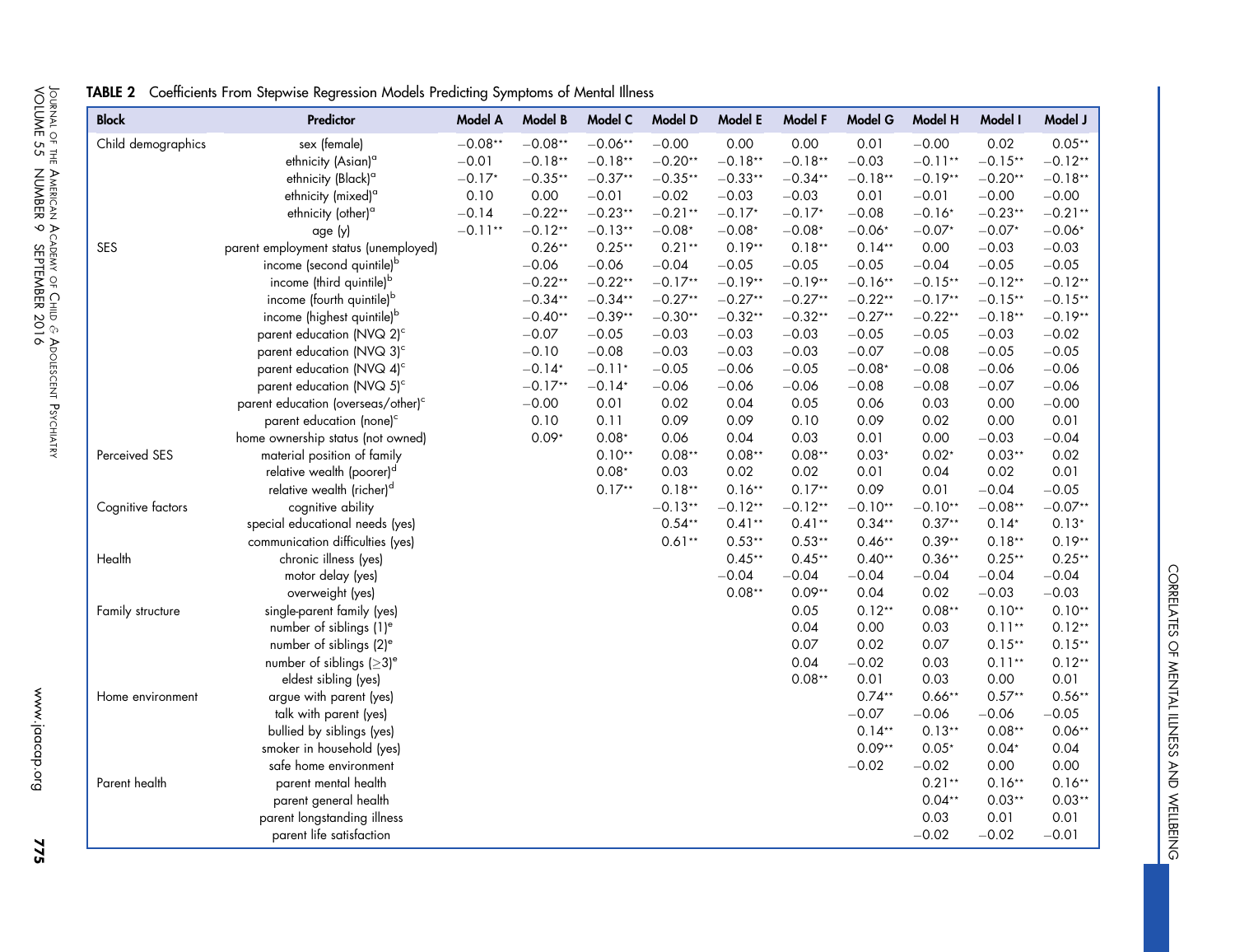| <b>Block</b>                                                                                                                                                                                                         | Predictor                                                                                                                                          | Model A                           | Model B        |                | Model C Model D | Model E        | Model F        | Model G Model H |                | Model I                                        | Model J |
|----------------------------------------------------------------------------------------------------------------------------------------------------------------------------------------------------------------------|----------------------------------------------------------------------------------------------------------------------------------------------------|-----------------------------------|----------------|----------------|-----------------|----------------|----------------|-----------------|----------------|------------------------------------------------|---------|
| Social relationships<br>Wider environment                                                                                                                                                                            | spends time with friends (yes)<br>argue with friends (yes)<br>school connectedness<br>bullied by peers (yes)<br>like school (yes)<br>peer problems |                                   |                |                |                 |                |                |                 |                | $\ddot{\tilde{S}}$ 8 8 8<br>0 0 0 0<br>0 0 0 0 |         |
|                                                                                                                                                                                                                      | safe neighborhood (no)<br>country (Northern Ireland<br>urban-rural (rural)<br>country (Scotland)<br>country (Wales)                                |                                   |                |                |                 |                |                |                 |                |                                                |         |
| $R^2$ change<br>š,                                                                                                                                                                                                   |                                                                                                                                                    | 0.004<br>$\overline{\phantom{a}}$ | 0.087<br>0.083 | 0.100<br>0.013 | 0.166<br>0.066  | 0.188<br>0.022 | 0.190<br>0.002 | 0.313<br>0.123  | 0.360<br>0.047 | 0.467<br>0.107                                 |         |
| Parent education (NVQ1).<br><sup>b</sup> Income (lowest quintile).<br>eNumber of siblings (O).<br><sup>d</sup> Relative wealth (same).<br>$m_{\rm p} < .01$ , $m_{\rm p} < .05$ .<br><sup>o</sup> Ethnicity (White). | Note: NVQ = National Vocational Qualifications; SES = socioeconomic status                                                                         |                                   |                |                |                 |                |                |                 |                |                                                |         |

predicting standardized scores of mental illness and subjective wellbeing. [Tables 2](#page-4-0) and [3](#page-6-0) present stepwise results from Models A through J for mental illness and wellbeing, respectively. Variance explained by each model  $(R^2)$  and additive variance explained after including each new block of predictors ( $R^2$  change) also are presented ([Tables 2](#page-4-0) and [3\)](#page-6-0). Considering the correlations between predictor variables,

given variables were chosen to represent distinct aspects of the child's ecosystem; most correlations were below  $\pm 0.2$ . The exceptions were family socioeconomic factors (where correlations ranged from 0.28 to 0.59), smoking in the household (which correlated >0.20 with socioeconomic factors), parent life satisfaction (which correlated  $-0.33$  with single-parent status and  $-0.5$  with their depression score), and special education needs (SEN) and communication difficulties (which correlated 0.31). The low correlations between the predictor variables limit concerns regarding collinearity between the predictors in the models. The two outcomes, mental illness and wellbeing, were correlated  $-0.2$ , indicating low overlap between these two domains.

## Mental Illness

The variables included in the model predicted 47% of the variance in symptoms of mental illness, and most of the explained variance in mental illness symptoms was observed from cognitive factors, home environment, parent health, and social relationships ([Figure 1,](#page-8-0) [Table 2\)](#page-4-0). Before adjustment, 7 of the 10 blocks each explained more than 5% of the variance. Demographic profile accounted for less than 1% of the variance in mental ill-health, and greater than 10% of the additional variance was explained by home environment and social relationships when they were included as predictors into the model. Individual variables with the highest associations with greater symptoms included communication difficulties, special educational needs, chronic illness, arguing with a parent, and difficulties in peer relationships, whereas higher family income was associated with lower levels of symptoms.

## Mental Wellbeing

Overall, 26% of the variance in wellbeing was explained by the model including all predictors [\(Figure 1,](#page-8-0) [Table 3\)](#page-6-0). For wellbeing, social relationships and the wider environment were the only two blocks to explain more than 5% of the variance, with wider environmental factors explaining more than 12% of the variance in wellbeing scores. School connectedness, liking school, and perception of neighborhood safety were significantly associated with subjective wellbeing. Wellbeing among children in Northern Ireland was on average a tenth of a standard deviation higher compared with children in England. Individual variables with the highest associations with lower wellbeing included perceived inequality (especially identifying oneself as richer than peers), arguing with parents, and experiencing sibling and peer bullying. Spending time outside school with friends, school connectedness, and safe neighborhood were associated with greater wellbeing.

TABLE 2

Continued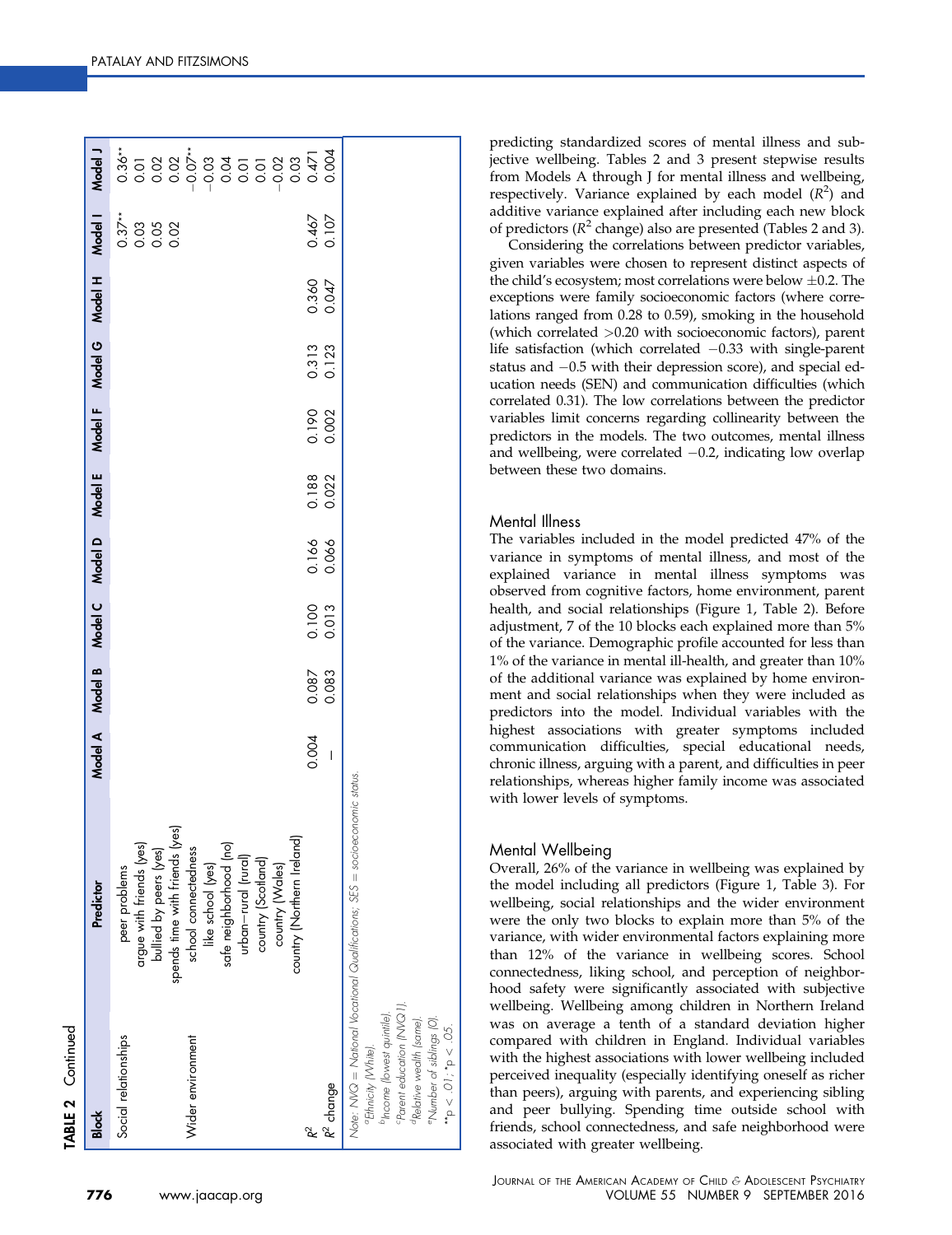## <span id="page-6-0"></span>TABLE 3 Coefficients From Stepwise Regression Models Predicting Wellbeing

| <b>Block</b>         | Predictor                                      | Model A  | Model B   | Model C   | Model D   | Model E   | Model F   | Model G   | Model H   | Model I   | Model J   |
|----------------------|------------------------------------------------|----------|-----------|-----------|-----------|-----------|-----------|-----------|-----------|-----------|-----------|
| Child demographics   | sex (female)                                   | 0.02     | 0.03      | $-0.01$   | $-0.02$   | $-0.02$   | $-0.02$   | $-0.02$   | $-0.02$   | $-0.02$   | $-0.15**$ |
|                      | ethnicity (Asian) <sup>a</sup>                 | $0.25**$ | $0.22**$  | $0.22**$  | $0.24**$  | $0.24**$  | $0.23**$  | $0.17**$  | $0.18**$  | $0.20**$  | 0.08      |
|                      | ethnicity (Black) <sup>a</sup>                 | 0.06     | 0.10      | 0.14      | 0.14      | 0.15      | 0.17      | 0.09      | 0.09      | 0.09      | 0.05      |
|                      | ethnicity (mixed) <sup>a</sup>                 | 0.04     | 0.08      | 0.10      | 0.10      | 0.11      | $0.12*$   | 0.09      | 0.09      | 0.07      | 0.09      |
|                      | ethnicity (other) <sup>a</sup>                 | 0.21     | 0.21      | 0.22      | 0.22      | 0.21      | 0.20      | 0.16      | 0.17      | 0.20      | 0.10      |
|                      | age (y)                                        | $0.12**$ | $0.12**$  | $0.13**$  | $0.11**$  | $0.11**$  | $0.11**$  | $0.10**$  | $0.10**$  | $0.07*$   | 0.06      |
| SES                  | parent employment status (unemployed)          |          | $-0.09*$  | $-0.07$   | $-0.06$   | $-0.05$   | $-0.01$   | $-0.00$   | 0.03      | 0.04      | 0.06      |
|                      | income (second quintile) <sup>b</sup>          |          | $-0.03$   | $-0.03$   | $-0.04$   | $-0.03$   | $-0.02$   | $-0.03$   | $-0.03$   | $-0.03$   | $-0.03$   |
|                      | income (third quintile) <sup>b</sup>           |          | $-0.07$   | $-0.07$   | $-0.09*$  | $-0.08*$  | $-0.08$   | $-0.10*$  | $-0.10*$  | $-0.11*$  | $-0.10*$  |
|                      | income (fourth quintile) <sup>b</sup>          |          | $-0.03$   | $-0.04$   | $-0.07$   | $-0.06$   | $-0.06$   | $-0.09$   | $-0.10*$  | $-0.11*$  | $-0.09*$  |
|                      | income (highest quintile) <sup>b</sup>         |          | $-0.09$   | $-0.10*$  | $-0.13**$ | $-0.12*$  | $-0.14*$  | $-0.17**$ | $-0.17**$ | $-0.19**$ | $-0.14**$ |
|                      | parent education (NVQ 2) <sup>c</sup>          |          | $0.12*$   | 0.09      | 0.08      | 0.08      | 0.08      | 0.08      | 0.08      | 0.06      | 0.05      |
|                      | parent education (NVQ 3) <sup>c</sup>          |          | 0.11      | 0.08      | 0.06      | 0.06      | 0.06      | 0.07      | 0.07      | 0.05      | 0.04      |
|                      | parent education (NVQ 4) <sup>c</sup>          |          | $0.16**$  | $0.12*$   | $0.10*$   | 0.09      | 0.09      | 0.10      | 0.09      | 0.08      | 0.04      |
|                      | parent education (NVQ 5) <sup>c</sup>          |          | $0.21**$  | $0.16**$  | $0.13*$   | $0.12*$   | $0.11*$   | $0.12*$   | $0.11*$   | 0.10      | 0.05      |
|                      | parent education (overseas/other) <sup>c</sup> |          | 0.14      | 0.11      | 0.11      | 0.10      | 0.10      | 0.10      | 0.10      | 0.10      | 0.12      |
|                      | parent education (none) <sup>c</sup>           |          | 0.09      | 0.08      | 0.08      | 0.08      | 0.10      | 0.10      | 0.10      | 0.09      | 0.06      |
|                      | home ownership status (not owned)              |          | $-0.17**$ | $-0.15**$ | $-0.15**$ | $-0.14**$ | $-0.12**$ | $-0.11**$ | $-0.11**$ | $-0.08*$  | $-0.05$   |
| Perceived SES        | material position of family                    |          |           | $-0.15**$ | $-0.14**$ | $-0.14**$ | $-0.14**$ | $-0.11**$ | $-0.11**$ | $-0.11**$ | $-0.03**$ |
|                      | relative wealth (poorer) <sup>d</sup>          |          |           | $-0.14**$ | $-0.12**$ | $-0.11**$ | $-0.11**$ | $-0.11**$ | $-0.12**$ | $-0.09*$  | $-0.05$   |
|                      | relative wealth (richer) <sup>d</sup>          |          |           | $-0.43**$ | $-0.43**$ | $-0.43**$ | $-0.42**$ | $-0.38**$ | $-0.36**$ | $-0.29**$ | $-0.22**$ |
| Cognitive factors    | cognitive ability                              |          |           |           | $0.06**$  | $0.06**$  | $0.06**$  | $0.05**$  | $0.05**$  | $0.04**$  | 0.02      |
|                      | special educational needs (yes)                |          |           |           | $-0.06$   | $-0.03$   | $-0.03$   | $-0.01$   | $-0.02$   | 0.07      | 0.07      |
|                      | communication difficulties (yes)               |          |           |           | $-0.16**$ | $-0.14**$ | $-0.14**$ | $-0.12*$  | $-0.10$   | $-0.01$   | $-0.02$   |
| Health               | chronic illness (yes)                          |          |           |           |           | $-0.12**$ | $-0.12**$ | $-0.11**$ | $-0.09**$ | $-0.04$   | 0.00      |
|                      | motor delay (yes)                              |          |           |           |           | 0.04      | 0.04      | 0.05      | 0.05      | 0.06      | 0.03      |
|                      | overweight (yes)                               |          |           |           |           | $-0.11**$ | $-0.11**$ | $-0.10**$ | $-0.09**$ | $-0.06*$  | $-0.07**$ |
| Family structure     | single-parent family (yes)                     |          |           |           |           |           | $-0.11**$ | $-0.12**$ | $-0.08**$ | $-0.09**$ | $-0.08**$ |
|                      | number of siblings (1) <sup>e</sup>            |          |           |           |           |           | $-0.03$   | 0.05      | 0.04      | $-0.00$   | $-0.02$   |
|                      | number of siblings (2) <sup>e</sup>            |          |           |           |           |           | $-0.05$   | 0.04      | 0.03      | $-0.02$   | $-0.03$   |
|                      | number of siblings $( \geq 3)$ <sup>e</sup>    |          |           |           |           |           | $-0.05$   | 0.04      | 0.03      | $-0.03$   | $-0.04$   |
|                      | eldest sibling (yes)                           |          |           |           |           |           | 0.03      | 0.04      | 0.03      | 0.05      | 0.01      |
| Home environment     | argue with parent (yes)                        |          |           |           |           |           |           | $-0.15**$ | $-0.13**$ | $-0.09**$ | $-0.05*$  |
|                      | talk with parent (yes)                         |          |           |           |           |           |           | 0.08      | 0.08      | $0.09*$   | 0.06      |
|                      | bullied by siblings (yes)                      |          |           |           |           |           |           | $-0.24**$ | $-0.23**$ | $-0.15**$ | $-0.06**$ |
|                      | smoker in household (yes)                      |          |           |           |           |           |           | $-0.05$   | $-0.04$   | $-0.03$   | $-0.00$   |
|                      | safe home environment                          |          |           |           |           |           |           | 0.01      | 0.01      | $-0.00$   | $-0.00$   |
| Parent health        | parent mental health                           |          |           |           |           |           |           |           | $-0.02$   | 0.00      | 0.00      |
|                      | parent general health                          |          |           |           |           |           |           |           | $-0.02$   | $-0.01$   | $-0.01$   |
|                      | parent longstanding illness                    |          |           |           |           |           |           |           | $-0.01$   | 0.00      | $-0.01$   |
|                      | parent life satisfaction                       |          |           |           |           |           |           |           | $0.05**$  | $0.05**$  | $0.03*$   |
| Social relationships | peer problems                                  |          |           |           |           |           |           |           |           | $-0.11**$ | $-0.08**$ |
|                      | argue with friends (yes)                       |          |           |           |           |           |           |           |           | $-0.19**$ | $-0.11**$ |

777

[www.jaacap.org](http://www.jaacap.org)

Mww.jaacap.org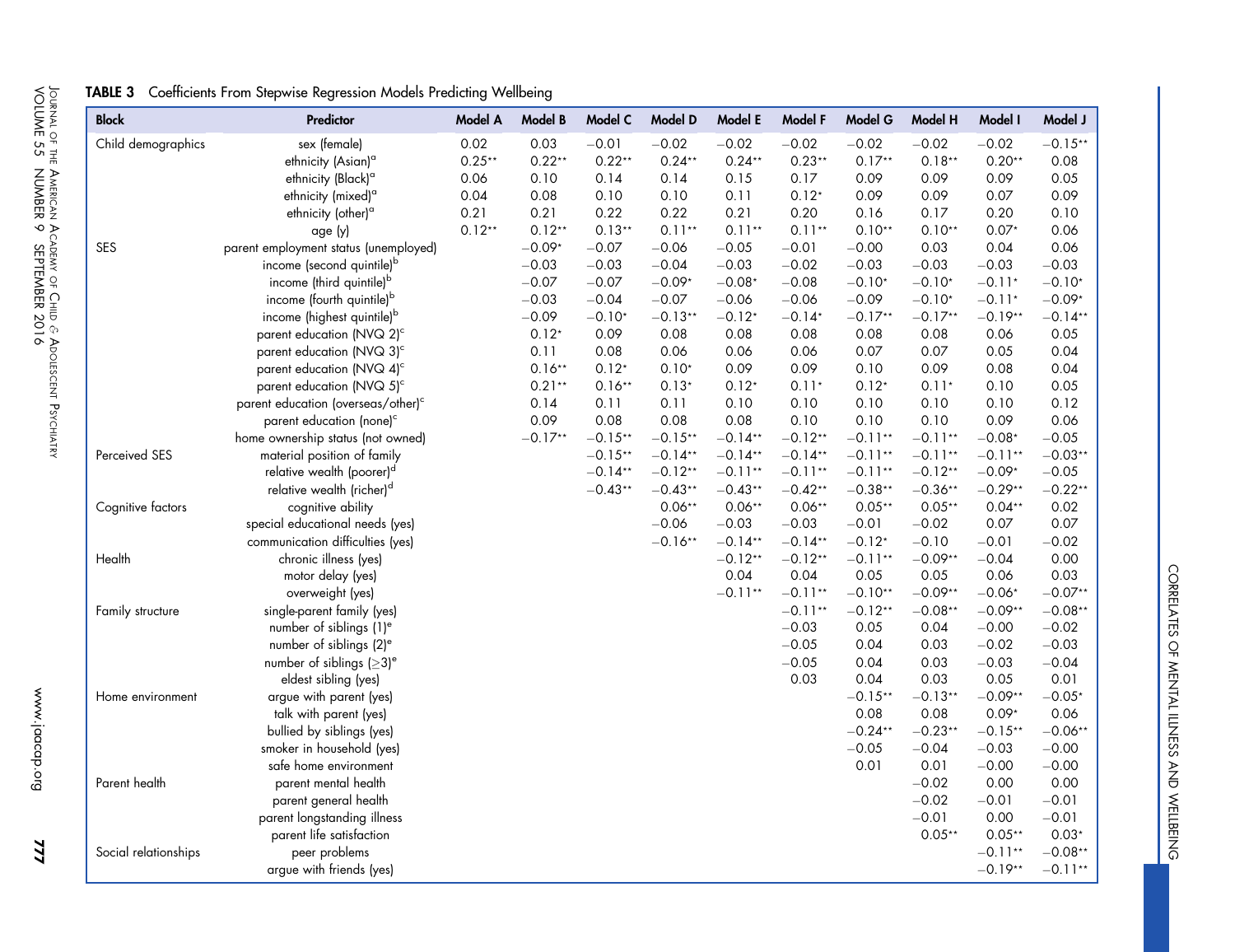| TABLE 3 Continued                      |                                                                                                                                                                                                                               |                          |         |                |                |         |                |         |         |                     |                                                                                                                                 |
|----------------------------------------|-------------------------------------------------------------------------------------------------------------------------------------------------------------------------------------------------------------------------------|--------------------------|---------|----------------|----------------|---------|----------------|---------|---------|---------------------|---------------------------------------------------------------------------------------------------------------------------------|
| <b>Block</b>                           | Predictor                                                                                                                                                                                                                     | Model A                  | Model B | Model C        | Model D        | Model E | Model F        | Model G | Model H | Model I             | Model J                                                                                                                         |
| Wider environment                      | spends time with friends (yes)<br>country (Northern Ireland)<br>school connectedness<br>safe neighborhood (no)<br>bullied by peers (yes)<br>urban-rural (rural)<br>country (Scotland)<br>like school (yes)<br>country (Wales) |                          |         |                |                |         |                |         |         | $-0.36**$<br>0.12** | $-0.25$<br>$-0.028$<br>$-0.029$<br>$-0.039$<br>$-0.039$<br>$-0.039$<br>$-0.003$<br>$-0.003$<br>$-0.003$<br>$-0.003$<br>$-0.003$ |
| R <sup>2</sup>                         |                                                                                                                                                                                                                               | 0.006                    | 0.013   | 0.053<br>0.034 | 0.059<br>0.006 | 0.063   | 0.065<br>0.002 | 0.019   | 0.088   | 0.133<br>0.045      |                                                                                                                                 |
| $R^2$ change                           |                                                                                                                                                                                                                               | $\overline{\phantom{a}}$ |         |                |                |         |                |         |         |                     |                                                                                                                                 |
|                                        | Note: NVQ = National Vocational Qualifications; $SES = socioeconomic \; status$                                                                                                                                               |                          |         |                |                |         |                |         |         |                     |                                                                                                                                 |
| <sup>o</sup> Ethnicity (White).        |                                                                                                                                                                                                                               |                          |         |                |                |         |                |         |         |                     |                                                                                                                                 |
| <sup>b</sup> Income (lowest quintile). |                                                                                                                                                                                                                               |                          |         |                |                |         |                |         |         |                     |                                                                                                                                 |
| "Parent education (NVQ1).              |                                                                                                                                                                                                                               |                          |         |                |                |         |                |         |         |                     |                                                                                                                                 |
| <sup>d</sup> Relative wealth (same).   |                                                                                                                                                                                                                               |                          |         |                |                |         |                |         |         |                     |                                                                                                                                 |
| <sup>e</sup> Number of siblings (O).   |                                                                                                                                                                                                                               |                          |         |                |                |         |                |         |         |                     |                                                                                                                                 |
| $m_p < .01$ ; $n_p < .05$ .            |                                                                                                                                                                                                                               |                          |         |                |                |         |                |         |         |                     |                                                                                                                                 |

## **DISCUSSION**

The present study provides an ecologic framework within which child mental ill-health and wellbeing were investigated in a current, representative cohort of UK children. For the specific predictors included in the study, the results provide replication, clarification, or new insight into the correlates of mental illness and wellbeing. Importantly, the study allows comparisons of the childhood correlates of these two domains of mental health in a nationally representative UK population of 11-year-olds.

## Overview of Study Findings

For child sociodemographic correlates of the outcomes, being a girl was associated with higher symptoms and lower wellbeing in the final models; however, in all earlier models (Models A–I, [Table 3](#page-6-0)), no sex differences in wellbeing were observed, which is consistent with findings from the recent Children's Worlds study of wellbeing<sup>[35](#page-11-0)</sup> and is in contrast to adult findings where women on average have greater wellbeing.<sup>[36](#page-11-0)</sup> For symptoms, sex differences in children were not consistently identified, with many population-based studies of children indicating higher symptoms and inci-dence of mental disorder in boys,<sup>[19,37,38](#page-11-0)</sup> some in girls,<sup>39</sup> and others not finding any sex differences[.40](#page-11-0) Ethnicity was not significantly associated with wellbeing, but being Asian, Black, or a member of another ethnic group predicted significantly less symptoms compared with being White, a finding that is consistent with other research in the UK. $^{18,41}$  Income predicted an expected gradient for symptoms, with higher income predicting lower symptoms.<sup>[13,18](#page-11-0)</sup> However, the opposite gradient was found for wellbeing, whereby belonging to higher-income groups was associated with lower wellbeing, a finding that is in contrast with wellbeing findings at other stages of life.<sup>42</sup> In the initial model when income was first introduced (Model B), there was no effect of income on wellbeing; this emerged as other variables were introduced in the model, with children in the highest income quintile reporting significantly lower wellbeing than children in the lowest quintile from Model C onward. The Children's Worlds study of wellbeing did not include any measurement of parent or household income<sup>20</sup>; hence, this finding cannot be clarified with existing child wellbeing data. Perceived material position of the family and relative wealth was associated with wellbeing, with perceptions of being richer than peers decreasing wellbeing by one fifth of a standard deviation. Similar findings about perceived and experienced inequality have been observed in both children and adults, and possible mechanisms have been herewith outlined.<sup>43</sup>

Greater cognitive ability was associated with lower symptoms, but no association emerged with wellbeing. Learning and communication difficulties were associated with greater symptoms but were not associated with wellbeing. Chronic illness was associated with a one-fourth standard deviation increase in symptoms but was not associated with wellbeing. The symptom-related findings are expected from extant research,<sup>18,44</sup> but the lack of association between cognitive and health factors and wellbeing needs to be explored further and clarified in the literature. In contrast, being overweight or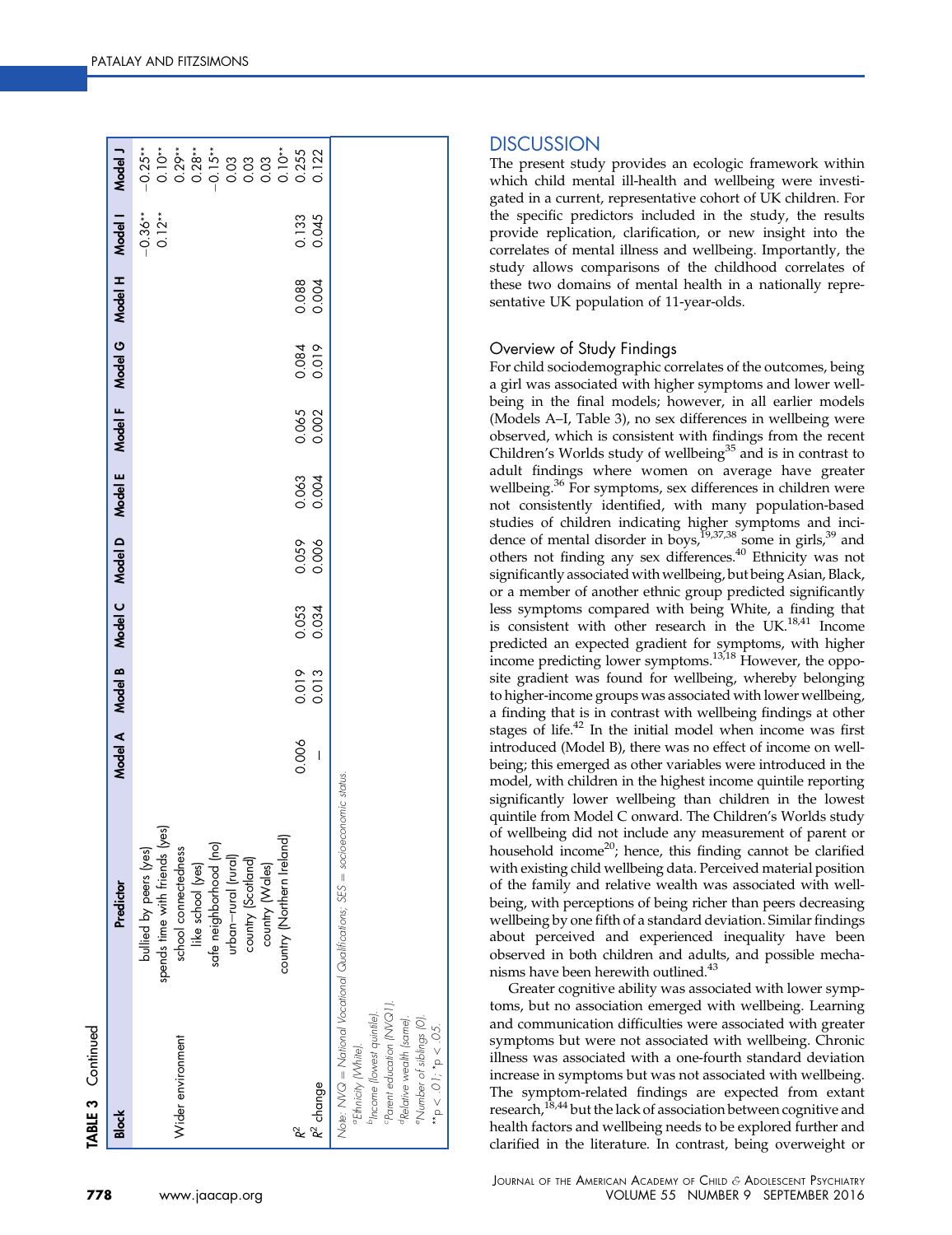

<span id="page-8-0"></span>FIGURE 1 Adjusted and unadjusted variance explained by different blocks of predictors included in the present study. Note:  $SES = socioeconomic status.$ 

obese was associated with lower wellbeing but not with greater symptoms, helping to clarify previous mixed findings about the relation between weight status and mental health.<sup>[45](#page-11-0)</sup>

In terms of family structure, in line with previous research findings,<sup>[18,35,46](#page-11-0)</sup> living in a single-parent household was associated with an equivalent increase in symptoms and decrease in wellbeing. Having siblings was associated with greater symptoms in the final models after controlling for other variables and showed no associations with wellbeing. For mental illness, having siblings became relevant only after controlling for social relationships and a wider environment and the extent of the effect was similar whether the child had 1, 2, or 3 or more siblings [\(Table 2\)](#page-4-0). Birth parity did not seem to be a significant predictor of either outcome. Arguing with parents was associated with lower wellbeing; however, it was associated with comparatively greater (10 fold) levels of symptoms. Being bullied by siblings had a similar magnitude of association with higher symptoms and lower wellbeing, a finding that supports recent results from other data sources about the negative ramifications of being bullied by siblings.<sup>[47](#page-11-0)</sup> Poorer parent mental and general health predicted greater symptoms in children, a widely established finding, <sup>[48,49](#page-11-0)</sup> and higher parent life satisfaction predicted higher child wellbeing; the smaller size of this latter relation is similar to that found in an existing study.<sup>[50](#page-11-0)</sup>

Social relationship factors predicted approximately 10% of additional variance in mental illness and 4.5% of the variance in wellbeing ([Tables 2](#page-4-0) and [3](#page-6-0)). Parent-reported peer problems were strongly associated with symptoms compared with wellbeing (four times in magnitude), whereas child-reported peer difficulties, being bullied, and time spent with friends were associated only with children's wellbeing and not with their mental ill-health. The lack of an association in these results between child-reported peer difficulties and their parent-reported symptoms in this study is unexpected, because child-reported peer problems are generally associated with child-reported mental illness symptoms.<sup>[40](#page-11-0)</sup> This raises the concern that some of the present findings might be reflecting reporting biases between informants. This issue is discussed in greater depth later in this section.

Wider environment factors were primarily associated with wellbeing, predicting 12% of additional variance (compared with 0.5% for mental ill-health). School connectedness and perceptions of neighborhood safety each predicted up to one third of a standard deviation in wellbeing. The findings regarding perceived neighborhood safely are similar to find-ings in adults<sup>[51](#page-11-0)</sup> and reveal the significance of wider environmental factors on wellbeing from a considerably young age. Urban–rural neighborhood was not associated with either outcome. There have been inconsistent results regarding the effect of urban–rural location on children's mental health, with most UK studies indicating no differences.<sup>[18,52](#page-11-0)</sup> No country-level differences were found for symptoms; however,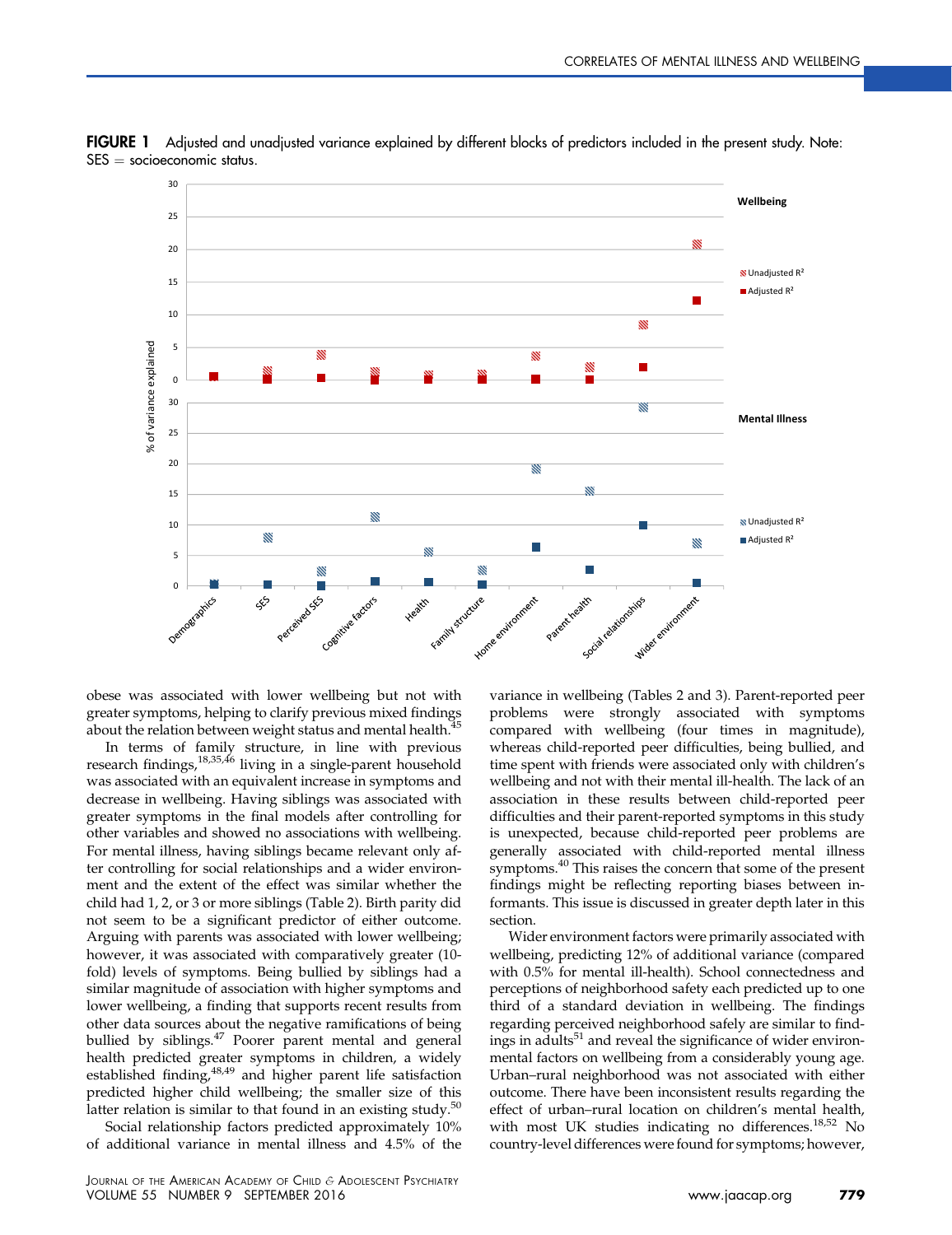children in Northern Ireland reported higher wellbeing than children in Scotland, England, and Wales.

The predictors of the two domains of mental health, in terms of their salience and the amount of variance that they explain, indicate that, for wellbeing, the wider environment and social relationships are very important at this age. Of note, school connectedness, being bullied, friendships, and perceptions of safe neighborhood were strongly correlated with wellbeing. Conversely, these variables did not significantly predict mental ill-health, which was associated with arguing with parents, peer problems, chronic illness, communication difficulties, special educational needs, and parent mental health. Overall variance explained indicates that the ecosystems theory-based predictors included in these models predict almost half the variance in mental illness and just over a quarter of the variance in wellbeing. The present analyses also highlight the relevance of examining predictors as part of a framework and systematically considering the role of covariates in models. To illustrate this point, existing studies have investigated the associations between parental education and child's mental health<sup>[18](#page-11-0)</sup> and find that higher parental education is associated with lower mental illness. $18$  In the present study, once the model accounted for parental income and child's cognitive ability, parents' educational level ceased to be significantly associated with their child's mental health.

The key strengths of the present study are the inclusion of both mental illness and wellbeing, which are examined in the same sample, with the included predictors defined in the same way. Moreover, the sample is a current, nationally representative sample of thousands of children in the UK, allowing generalizability of findings to the population. The sample, by being part of a cohort study, also provides the opportunity to continue investigation of mental health as these individuals move into adolescence and adulthood. The key limitations of this study pertain to the measurement of the outcomes, where clinical diagnostic tools are not used in the case of mental illness, and the discrepancy in reporters, whereby children's mental ill-health is reported by parents and their wellbeing by the child themselves. Although it is widely accepted that subjective wellbeing is reported by the individual, for children's difficulties or symptoms, relying on parent reports is a widely established and proliferate practice in both research and clinical settings, with insufficient recognition of the bias this could introduce. The striking patterns of what variables predict parent-reported symptomatology and childreported wellbeing highlight the importance of considering children's subjective views of their mental health. For instance, child reports of being bullied and troubles with friends predicted child-reported wellbeing but were not associated with their symptoms (parent-reported), which in contrast were strongly associated with parent reports of frequent arguments with the child. Similarly, parent's health and child's chronic illness, communication and learning difficulties, and cognitive ability were associated with parent-reported symptoms but not with subjectively assessed wellbeing. Although these findings might represent actual differences, the possible influence of parents' mental state, health, expectations, and relationship with the child on how they assess their child's mental health should not be discounted. In many studies of child mental health, the possibility that results obtained might be influenced by reporter biases is routinely overlooked.<sup>[48,53](#page-11-0)</sup> Parent reports are widely used to report children's feelings and symptoms, with the common but poorly evidenced argument being that children cannot assess their own feelings and are not reliable reporters of their mental health. Recent health and wider policy agendas regarding the child's perspective in health outcomes,<sup>[54](#page-11-0)</sup> in the wider context of the Children's Act and the United Nations Convention on the Rights of the Child, stress the importance of children's subjective reports of their health. Increasingly, research indicates that children, when asked appropriately, are able reporters of their mental health from as young as  $5$  and  $7$  years of age.<sup>[55-57](#page-11-0)</sup> This becomes even more relevant as children move into adolescence and the salience of the family decreases relative to that of peers and wider social influences, a trend possibly reflected in the present child-reported wellbeing results. Future research investigating the discrepancies in predictors of parent-reported and child-reported mental illness and wellbeing would help clarify where results might be due to different reporters of children's mental health.

We herewith outline some of the key implications of our findings. Children's mental health predicts their life satisfaction, mental disorder, and a host of other economic, health, and social outcomes through the life course<sup>[7,16,58](#page-11-0)</sup>; hence, policy makers and other agents interested in the wellbeing of the population would benefit from increasing the focus on early life characteristics, environment, and experiences in shaping mental illness and wellbeing. Understanding determinants and development of mental health through the life course is imperative to the provision of intervention and supporting individuals at all stages through their lives.<sup>[42](#page-11-0)</sup>

Recent advancesin support of understanding determinants in adolescence<sup>[59](#page-12-0)</sup> can be furthered to support the focus on childhood. This is even more relevant in the age group investigated in the present study (11 years), because it presents data from one of the earliest ages at which children provide subjective accounts of their mental states using similar measurements as those used by adults. Hence, this provides a good baseline from which one can understand the development of subjective mental health and its determinants as individuals move into adolescence and beyond. The focus on children is also relevant because, as highlighted earlier, mental health in this life-stage is an important precursor to a swathe of lifetime outcomes[.7,16](#page-11-0) Nevertheless, the bulk of studies focusing on wellbeing pertain to adults.<sup>2,11,60</sup> The present study highlights the importance of examining the determinants of mental health earlier in the life course, because they are sometimes different from the predictors of mental health in adulthood, reflecting both the differences in responsibilities and status of individuals and the salience of different predictors at different periods of the life course, thus providing important clues to where intervention might be most effective.

For the contribution of the present analysis to the theoretical understanding of these two domains of mental health,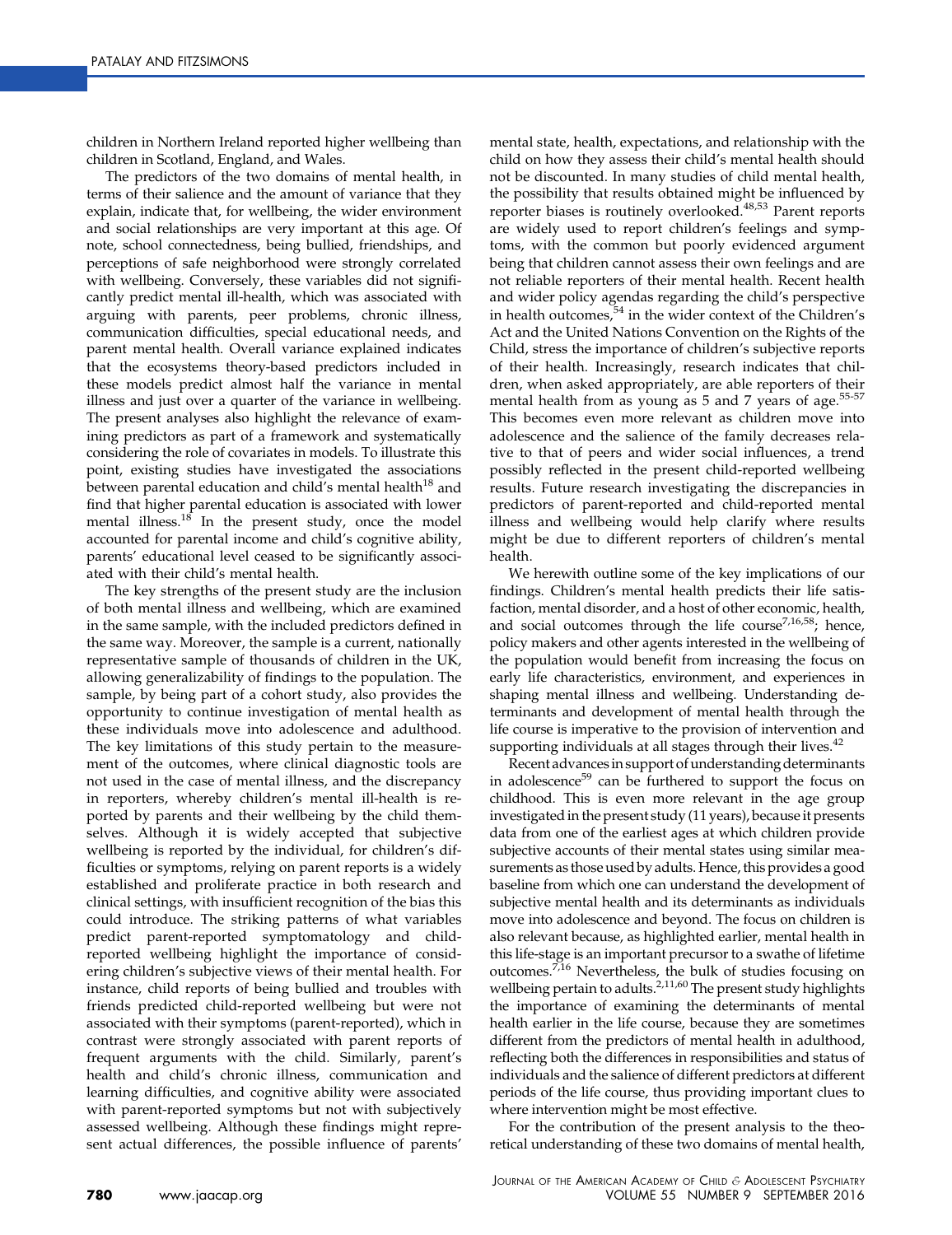there has been considerable discussion regarding whether wellbeing and psychopathology are two distinct domains or alternatively represent different ends of a single mental health spectrum. In addition, there has been an implicit assumption that the factors associated with better wellbeing are the reverse of those associated with mental illness. How-ever, recent evidence in adults,<sup>[61](#page-12-0)</sup> and now in children, increasingly indicates that the determinants of wellbeing are in many instances different from the determinants of mental illness. First, the weak correlation between these domains (0.2 in this study) indicates limited overlap and direct association. Although the small correlation might reflect the reporter differences discussed in the limitations earlier, we do not believe this is likely to be the only explanation because a recent large school-based study in England reported a similarly low correlation between child self-reports of mental ill-health symptoms and quality of life.<sup>62</sup> Second, examining whether the predictors are related linearly to these constructs lends insight into how these domains can be conceptualized. The results in this study in some cases suggest that some factors are associated with both outcomes in a coherent way that suggests a single dimension (e.g., single-parent family, school connectedness). However, in many cases, factors associated with increased psychopathology are not necessarily associated with decreased wellbeing or vice versa (e.g., cognitive ability, health factors, parent health), suggesting that even if these domains of mental health do lie on a single spectrum, they are not influenced by the same factors at different ends of the spectrum.

The well-established and widely observed social gradient in health<sup>[63](#page-12-0)</sup> is observed for mental illness but not for

#### $|CG|$ Clinician Guidance

- Children's self-reported wellbeing is weakly associated with parents' reports of their mental ill-health at 11 years of age. Hence, considering the child's subjective assessment of their mental health is important.
- Socioeconomic predictors such as household income are not associated with children's subjective wellbeing. However, perceived wealth relative to peers (i.e., richer or poorer) is associated with lower wellbeing.
- Children with chronic illness, special educational needs, and communication difficulties do not report lower wellbeing. Childhood cognitive ability also is not associated with wellbeing at this age.
- Overweight children do not have greater symptoms of mental illness as reported by parents compared with children who are not overweight. However, they report lower wellbeing.
- Better engagement with schools is associated with lower symptoms and higher wellbeing.
- It is important to measure children's assessment of their interactions with peers (e.g., bullying) because their own reports of these experiences are strongly associated with reporting poorer outcomes.

wellbeing at this age. Indeed, the reverse social gradient for wellbeing observed in the final models when controlling for other predictors is a striking and counterintuitive finding, with possible implications for understanding social gradients through the life course. Moreover, both absolute and relative socioeconomic status demonstrated unexpected associations with lower wellbeing. It can be envisaged that differences in access to resources, social support, and in-dividual's choices<sup>[64](#page-12-0)</sup> might start to manifest through adolescence and into early adulthood in the case of wellbeing, contrary to other child outcomes (e.g., cognition and physical health), where the socioeconomic gradient is already observed in childhood.<sup>[13](#page-11-0)</sup> The finding suggests that socioeconomic deprivation has not yet affected children's subjective evaluation of their wellbeing and supports the emphasis that has been given to investing in child devel-opment and education<sup>[65](#page-12-0)</sup> as intervention at this stage to minimize inequality might mitigate the large socioeconomic gradient observed later in the life course. In addition, there is some evidence that the social gradient for mental illness is observed in parent-reported but not in child self-reported symptom data.<sup>53</sup> Although this might help explain the lack of a social gradient in children's wellbeing, it does not explain the observed reverse social gradient—a finding that needs unpacking in future research.

In conclusion, the present study provides a comprehensive insight into the factors associated with mental ill-health and wellbeing in children. The findings show areas where more detailed future research on causes, development, and intervention might be fruitful, thus providing an essential foundation for developing and implementing interventions that focus not only on preventing or treating symptoms of mental illness but also on improving children's wellbeing. &

#### Accepted June 22, 2016.

- Drs. Patalay and Fitzsimons are with Centre for Longitudinal Studies (CLS), University College London (UCL) Institute of Education, University College London, United Kingdom.
- The authors thank the Economic and Social Research Council and the cofunding by a consortium of UK government departments for funding the MCS through the CLS at the UCL Institute of Education, London. The authors also thank a large number of stakeholders from academic, policy-maker, and funder communities and colleagues at CLS involved in data collection and management. The funders of the study had no role in study design, data collection, data analysis, data interpretation, or writing of this report.
- Drs. Patalay and Fitzsimons served as the statistical experts for this research.
- The corresponding author has full access to all the data in the study and takes responsibility for the integrity of the data and the accuracy of the data analysis.
- The authors are grateful for the cooperation of the MCS families who voluntarily participated in the study.
- Disclosure: Drs. Patalay and Fitzsimons report no biomedical financial interests or potential conflicts of interest.
- Correspondence to Praveetha Patalay, PhD, Centre for Longitudinal Studies, UCL Institute of Education, University College London, 20 Bedford Way, London, WCIH 0AL, UK; e-mail: [praveetha.patalay.11@ucl.ac.uk](mailto:praveetha.patalay.11@ucl.ac.uk)
- 0890-8567/\$36.00/@2016 American Academy of Child and Adolescent Psychiatry. Published by Elsevier Inc. This is an open access article under the CC BY license (http://creativecommons.org/licenses/by/4.0/).
- <http://dx.doi.org/10.1016/j.jaac.2016.05.019>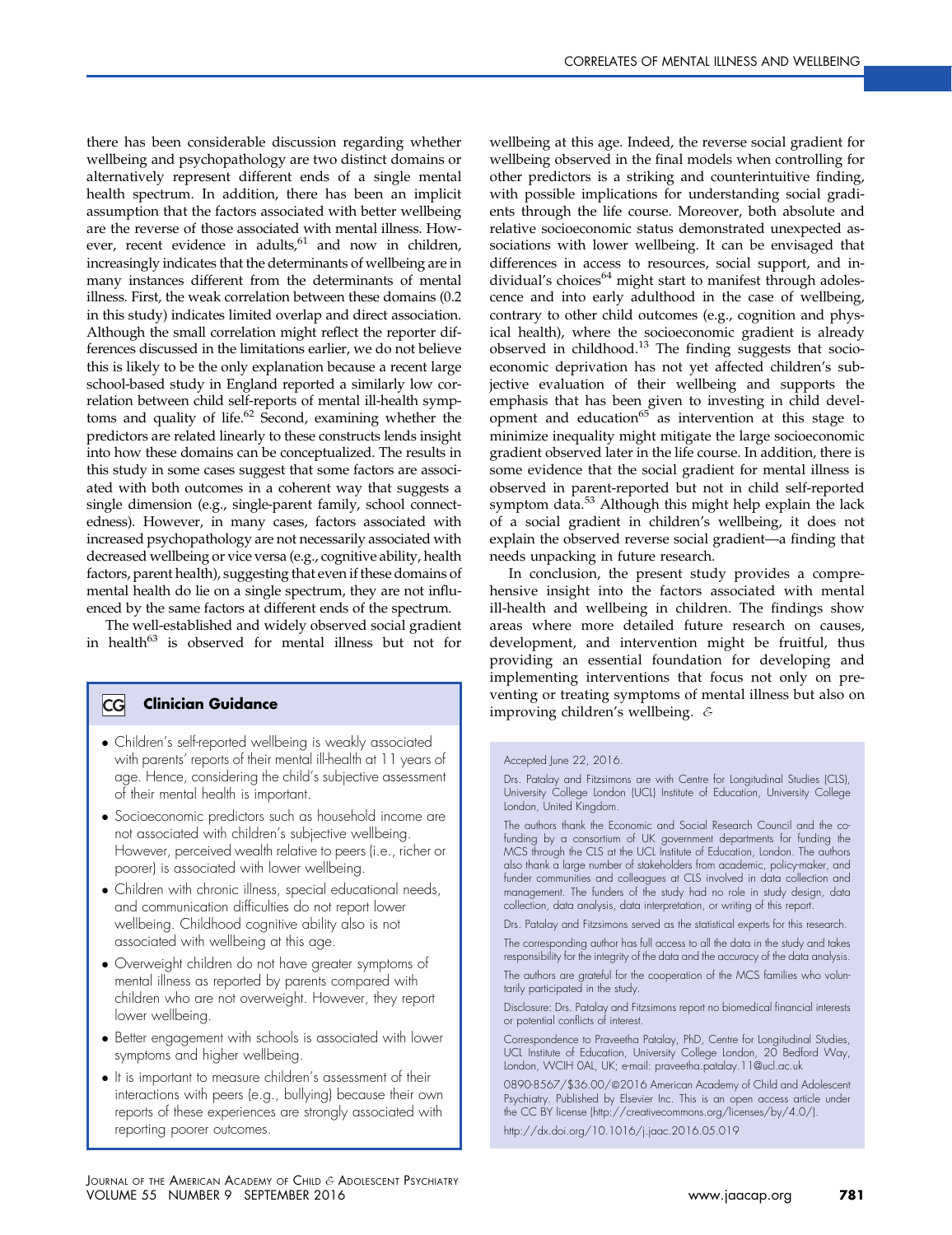#### <span id="page-11-0"></span>**REFERENCES**

- 1. World Health Organization. Constitution of the World Health Organization. [http://apps.who.int/gb/bd/PDF/bd47/EN/constitution-en.pdf?](http://apps.who.int/gb/bd/PDF/bd47/EN/constitution-en.pdf?ua=1) [ua](http://apps.who.int/gb/bd/PDF/bd47/EN/constitution-en.pdf?ua=1)=[1](http://apps.who.int/gb/bd/PDF/bd47/EN/constitution-en.pdf?ua=1). Published 1948. Accessed June 22, 2016.
- 2. Huppert FA. The state of wellbeing science: concepts, measures, interventions, and policies. In: Huppert FA, Cooper CL, eds. Interventions and Policies to Enhance Wellbeing. Oxford: Wiley Blackwell; 2014:1-50.
- 3. Amato PR, Gilbreth JG. Nonresident fathers and children's well-being: a meta-analysis. J Marriage Fam. 1999;61:557-573.
- 4. Maynard M, Harding S. Ethnic differences in psychological well-being in adolescence in the context of time spent in family activities. Soc Psychiatry Psychiatr Epidemiol. 2010;45:115-123.
- 5. Gutman LM, Feinstein L. Children's Well-Being in Primary School: Pupil and School Effects. London: Centre for Research on the Wider Benefits of Learning, Institute of Education; 2008.
- 6. Murray CJL, Vos T, Lozano R, et al. Disability-adjusted life years (DALYs) for 291 diseases and injuries in 21 regions, 1990-2010: a systematic analysis for the Global Burden of Disease Study 2010. Lancet. 2012;380: 2197-2223.
- 7. Copeland WE, Wolke D, Shanahan L, Costello E. Adult functional outcomes of common childhood psychiatric problems: a prospective, longitudinal study. JAMA Psychiatry. 2015;72:892-899.
- 8. Roza S, Hofstra M, van der Ende J, Verhulst FC. Stable prediction of mood and anxiety disorders based on behavioral and emotional problems in childhood: a 14-year follow-up during childhood, adolescence, and young adulthood. Am J Psychiatry. 2003;160:2116-2121.
- 9. Kessler R, Berglund P, Demler O, Jin R, Merikangas K, Walters E. Lifetime prevalence and age-of-onset distributions of DSM-IV disorders in the national comorbidity survey replication. Arch Gen Psychiatry. 2005; 62:593-602.
- 10. Seligman ME. Flourish: A Visionary New Understanding of Happiness and Well-Being. New York: Simon and Schuster; 2012.
- 11. Holder MD. Happiness in Children: Measurement, Correlates and Enhancement of Positive Subjective Well-Being. London: Springer; 2012.
- 12. Huppert FA, So TC. Flourishing across Europe: application of a new conceptual framework for defining well-being. Soc Indic Res. 2013;110: 837-861.
- 13. Bradley RH, Corwyn RF. Socioeconomic status and child development. Annu Rev Psychol. 2002;53:371-399.
- 14. Conti G, Heckman J. Economics of child well-being. In: Ben-Arieh A, Casas F, Frønes I, Korbin JE, eds. Handbook of Child Well-Being. Dordrecht: Springer Netherlands; 2014:363-401.
- 15. Goodman A, Joshi H, Nasim B, Tyler C. Social and Emotional Skills in Childhood and Their Long-Term Effects on Adult Life. London: Institute of Education; 2015.
- 16. Layard R, Clark AE, Cornaglia F, Powdthavee N, Vernoit J. What predicts a successful life? A life-course model of well-being. Econ J. 2014;124: F720-F738.
- 17. Keyes CL. The mental health continuum: from languishing to flourishing in life. J Health Soc Behav. 2002;43:207-222.
- 18. Green H, McGinnity A, Meltzer H, Ford T, Goodman R. Mental Health of Children and Young People in Great Britain, 2004. Basingstoke, UK: Office of National Statistics; 2005.
- 19. Costello EJ, Mustillo S, Erkanli A, Keeler G, Angold A. Prevalence and development of psychiatric disorders in childhood and adolescence. Arch Gen Psychiatry. 2003;60:837-844.
- 20. Rees G, Main G. Children's Views on Their Lives and Well-Being in 15 Countries: An Initial Report on the Children's Worlds Survey, 2013-14. York, UK: Children's Worlds Project (ISCWeB); 2015.
- 21. Bronfenbrenner U. Ecological Systems Theory. London: Jessica Kingsley Publishers; 1992.
- 22. Commission on Social Determinants of Health. Closing the Gap in a Generation: Health Equity Through Action on the Social Determinants of Health: Final Report of the Commission on Social Determinants of Health. Geneva: World Health Organization; 2008.
- 23. Millennium Cohort Team. Millennium Cohort Study. A Guide to the Datasets. 8th ed. London: Centre for Longitudinal Studies; 2014.
- 24. Goodman R. The Strengths and Difficulties Questionnaire: a research note. J Child Psychol Psychiatry. 1997;38:581-586.
- 25. Taylor MF, Brice J, Buckand N, Prentice-Lane E. British Household Panel Survey User Manual Volume A: Introduction, Technical Report and Appendices. Colchester, UK: University of Essex; 2010.
- 26. McIntosh S, Steedman H. Qualifications in the United Kingdom 1985- 1999. London: London School of Economics Research; 1999.
- 27. Schor J. Born to Buy: The Commercialized Child and the New Consumer Culture. New York: Simon and Schuster; 2004.
- 28. Elliott CD, Smith P, McCulloch K. British Ability Scales Second Edition (BAS II): Administration and Scoring Manual. London: Nelson; 1996.
- 29. Cole T, Lobstein T. Extended international (IOTF) body mass index cutoffs for thinness, overweight and obesity. Pediatr Obes. 2012;7:284-294.
- Caldwell BM, Bradley RH. Home Observation for Measurement of the Environment. Little Rock: University of Arkansas; 1984.
- 31. Pianta RC. Child-Parent Relationship Scale. Charlottesville: University of Virginia; 1992.
- 32. Kessler RC, Barker PR, Colpe LJ, et al. Screening for serious mental illness in the general population. Arch Gen Psychiatry. 2003;60:184-189.
- 33. Tarek M. Millennium Cohort Study: Technical Report on Response in Sweep 5. London: Centre for Longitudinal Studies; 2014.
- 34. StataCorp. Stata Statistical Software: Release 14. College Station, TX: StataCorp LP; 2015.
- 35. Rees G, Main G, Bradshaw J. Children's Worlds National Report England. York: University of York; 2015.
- Graham C, Chattopadhyay S. Gender and well-being around the world. Int J Happiness Dev. 2013;1:212-232.
- 37. Ford T, Goodman R, Meltzer H. The British Child and Adolescent Mental Health Survey 1999: the prevalence of DSM-IV disorders. J Am Acad Child Adolesc Psychiatry. 2003;42:1203-1211.
- 38. Ravens-Sieberer U, Wille N, Erhart M, et al. Prevalence of mental health problems among children and adolescents in Germany: results of the BELLA study within the National Health Interview and Examination Survey. Eur Child Adolesc Psychiatry. 2008;17(suppl 1):22-33.
- 39. Fink E, Patalay P, Sharpe H, Holley S, Deighton J, Wolpert M. Mental health difficulties in early adolescence: a comparison of two crosssectional studies in England from 2009 to 2014. J Adolesc Health. 2015; 56:502-507.
- 40. Patalay P, Fonagy P, Deighton J, Belsky J, Vostanis P, Wolpert M. A general psychopathology factor in early adolescence. Br J Psychiatry. 2015;207:15-22.
- 41. Fagg J, Curtis S, Stansfeld S, Congdon P. Psychological distress among adolescents, and its relationship to individual, family and area characteristics in East London. Soc Sci Med. 2006;63:636-648.
- 42. World Health Organization and Calouste Gulbenkian Foundation. Social Determinants of Mental Health. Geneva: World Health Organization; 2014.
- 43. Pickett KE, Wilkinson RG. Child wellbeing and income inequality in rich societies: ecological cross sectional study. BMJ. 2007;335:1080.
- 44. Cadman D, Boyle M, Szatmari P, Offord DR. Chronic illness, disability, and mental and social well-being: findings of the Ontario Child Health Study. Pediatrics. 1987;79:805-813.
- 45. Gatineau M, Dent M. Obesity and Mental Health. Oxford: National Obesity Observatory; 2011.
- 46. Dawson DA. Family structure and children's health and well-being: data from the 1988 National Health Interview Survey on Child Health. J Marriage Fam. 1991;53:573-584.
- 47. Bowes L, Wolke D, Joinson C, Lereya ST, Lewis G. Sibling bullying and risk of depression, anxiety, and self-harm: a prospective cohort study. Pediatrics. 2014;134:e1032-e1039.
- 48. Malmberg L-E, Flouri E. The comparison and interdependence of maternal and paternal influences on young children's behavior and resilience. J Clin Child Adolesc Psychol. 2011;40:434-444.
- 49. Ramchandani P, Psychogiou L. Paternal psychiatric disorders and children's psychosocial development. Lancet. 2009;374:646-653.
- 50. Casas F, Coenders G, Gonzalez M, Malo S, Bertran I, Figuer C. Testing the relationship between parents' and their children's subjective wellbeing. J Happiness Stud. 2012;13:1031-1051.
- 51. Adams RE, Serpe RT. Social integration, fear of crime, and life satisfaction. Sociol Perspect. 2000;43:605-629.
- 52. Thompson M, Stevenson J, Sonuga-Barke E, et al. Mental health of preschool children and their mothers in a mixed urban/rural population. I. Prevalence and ecological factors. Br J Psychiatry. 1996;168:16-20.
- Johnston DW, Propper C, Pudney SE, Shields MA. The income gradient in childhood mental health: all in the eye of the beholder? J R Stat Soc Ser A. 2014;177:807-827.
- 54. Kennedy I. Getting It Right for Children and Young People: Overcoming Cultural Barriers in the NHS so as to Meet Their Needs. London: Department of Health; 2010.
- 55. Sharp C, Goodyer IM, Croudace T. The Short Mood and Feelings Questionnaire (SMFQ): a unidimensional item response theory and categorical data factor analysis of self-report ratings from a community sample of 7-through 11-year-old children. J Abnorm Child Psychol. 2006; 34:379-391.